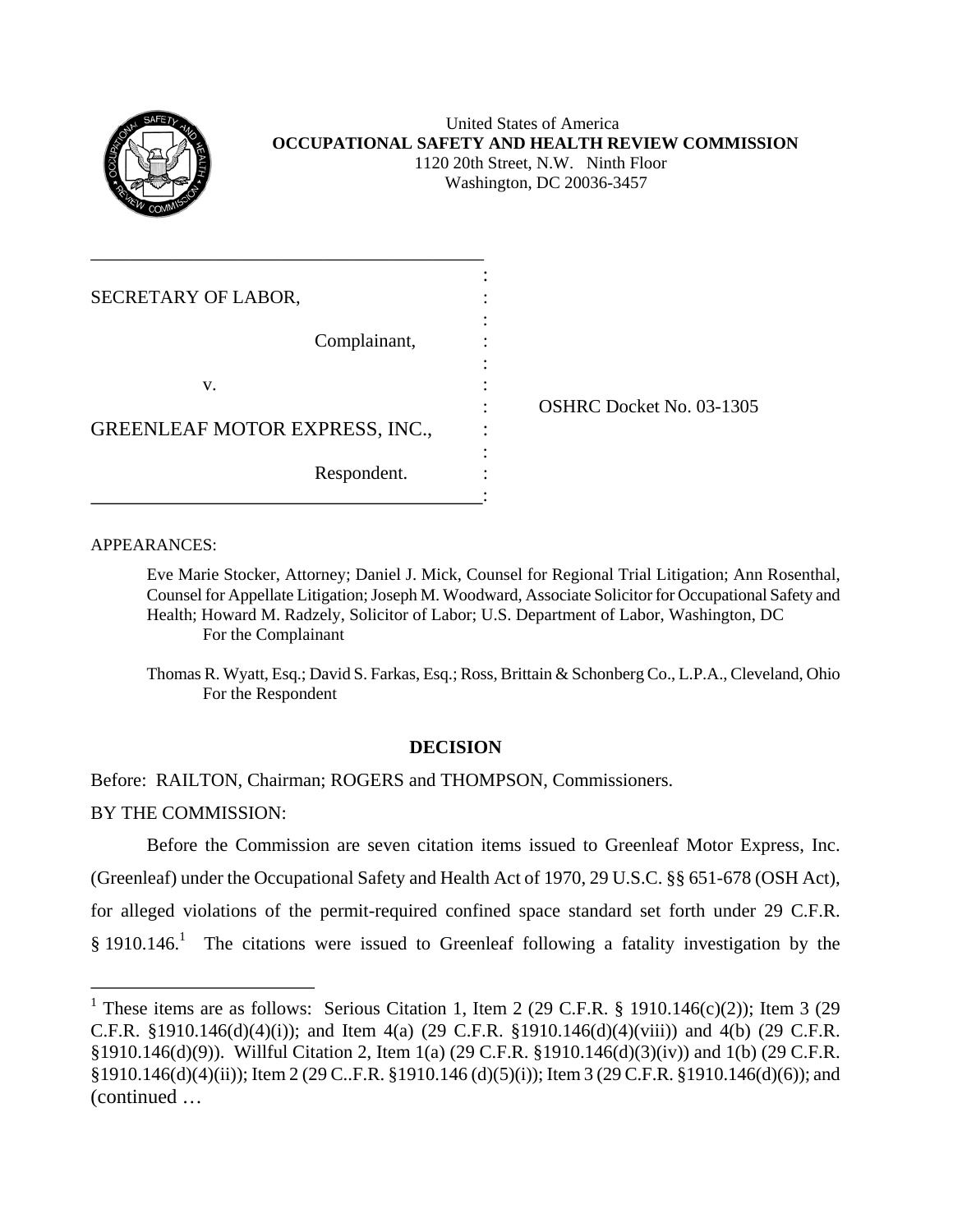Occupational Safety and Health Administration (OSHA) at Greenleaf's tanker transport facility in Ashtabula, Ohio. Administrative Law Judge Covette Rooney affirmed these items as alleged – three serious and four willful – and assessed a total penalty of \$115,750.

On review, Greenleaf does not dispute noncompliance with the cited provisions. At issue is whether its tankers were permit-required confined spaces, and whether Greenleaf knew that its tanks had the potential to contain a hazardous atmosphere. Also on review is whether the judge erred in affirming four of the items in question as willful and in excluding the testimony of Greenleaf's expert witness. For the following reasons, we affirm the citation items in question, characterize the four willful items as serious, and assess a total penalty of  $$26,150.<sup>2</sup>$ 

#### **Background**

Greenleaf operates a tanker transport business that includes transferring titanium dioxide slurry between two plants at the nearby chemical manufacturing facility of its client, Millennium Chemicals (Millennium). The transfer process requires that Greenleaf's tankers be pressurized to facilitate offloading, for which there were two hoses in Millennium's offload area — one containing plant air and the other containing nitrogen, a substance that displaces oxygen. Operators employed by Millennium hooked up either the nitrogen or plant air line to an intake valve located on the side of each tanker in order to pressurize the tanker for unloading. The hose attached to the nitrogen line had been marked as containing nitrogen until about two months prior to the accident which resulted in the citation in contest. The identification of the nitrogen hose, as such, was removed by painters during routine maintenance.

Following the slurry transfer operations, Greenleaf's tankers return to its facility where Greenleaf employees pressure-wash them with plain water while standing inside the tankers. The tanker cleaning operations occur nearly daily, and require entry through a thirty-three inch diameter manhole located on top of the tankers. The assigned cleaner places a ladder, light, and pressure washer down into the tanker, and washes the tanker walls from the inside with pressurized plain water.

\_\_\_\_\_\_\_\_\_\_\_\_\_\_\_\_\_\_\_\_\_

Item 4(a) (29 C.F.R. §1910.146(d)(10)) and 4(b) (29 C.F.R. §1910.146(e)(1)).

<span id="page-1-0"></span> $2^2$  We deny Greenleaf's motion for oral argument because the record and briefs provide a sufficient basis upon which to decide this case. *See AAA Delivery Services, Inc.*, 21 BNA OSHC 1219, 1221, n.4 (No. 02-0923, 2005).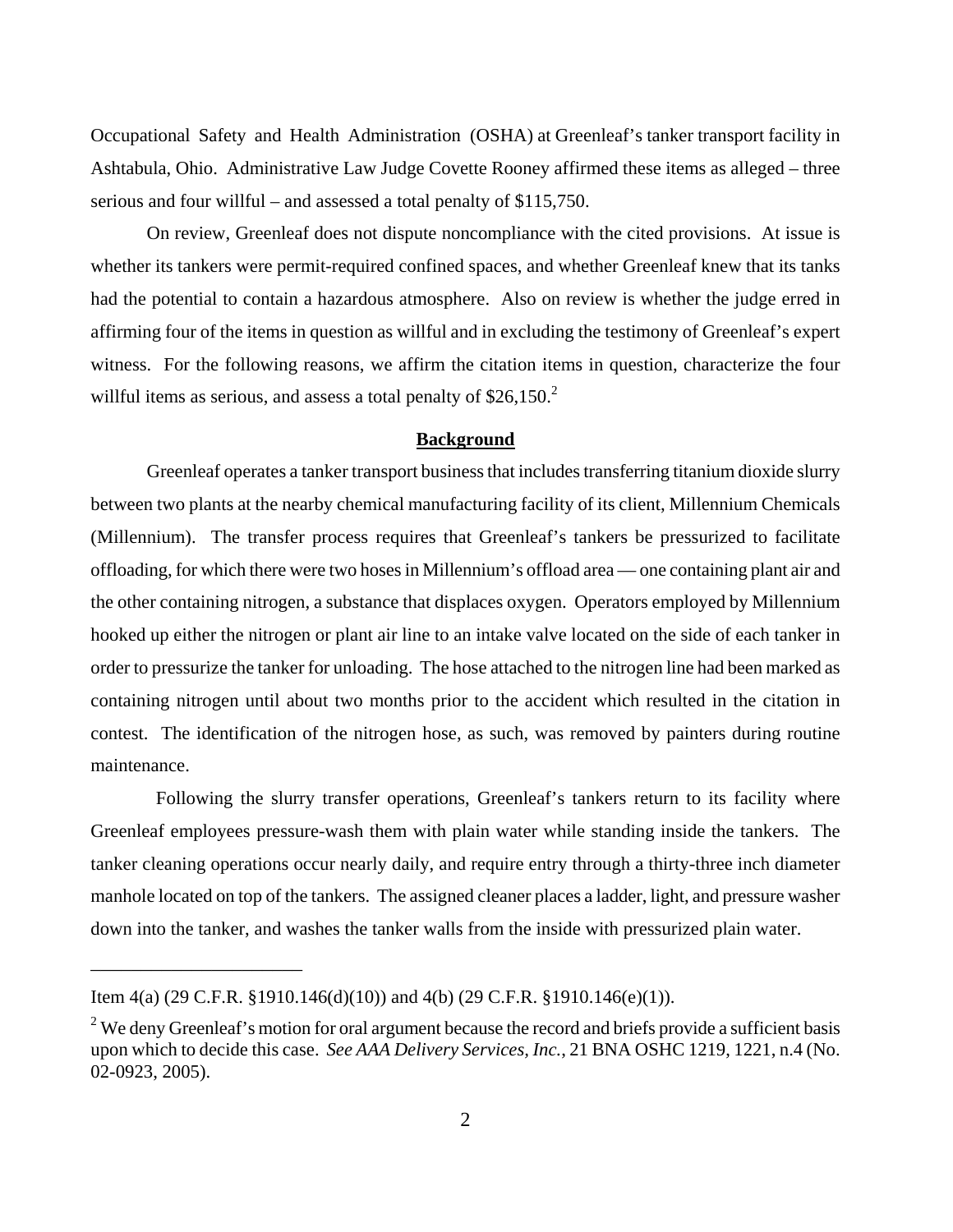On the evening of December 20, 2002, Greenleaf employee Jeremy Imrie performed slurry transfers at Millennium's facility. According to the unrebutted testimony of Millennium personnel, nitrogen was used that night to pressurize the tanker that Mr. Imrie operated. On the morning of December 21, 2002, Greenleaf assigned Mr. Imrie the task of cleaning the tanker that he had operated the previous evening. Shortly after Mr. Imrie commenced work, Greenleaf personnel found him dead inside the bottom of the tanker.

#### **Discussion**

## **A. Permit-required Status of Greenleaf's Tankers**

Greenleaf has stipulated that its tankers are confined spaces as defined by 29 C.F.R. § 1910.146(b), but disputes the judge's finding that its tankers are permit-required confined spaces. A confined space is permit-required if it "[c]ontains or has a potential to contain a hazardous atmosphere," which includes the following:

*Hazardous atmosphere* means an atmosphere that may expose employees to the risk of death, incapacitation, impairment of ability to self-rescue (that is, escape unaided from a permit space), injury or acute illness from one or more of the following causes: . . . .

(3) Atmospheric oxygen concentration below 19.5 percent or above 23.5 percent . . . .

29 C.F.R. § 1910.146(b).

As the judge found, the record here clearly establishes that the tanker in which the accident occurred contained a hazardous atmosphere and, therefore, was properly characterized as a permitrequired confined space. Upon discovering Mr. Imrie on the floor inside the tanker, Greenleaf personnel summoned the fire department for help. Paramedic Michael Sandella testified that when he arrived at the facility within minutes of Greenleaf's call, he placed an Industrial Scientific No. 412 air monitoring device inside the tanker, and it immediately sounded an alarm and digitally registered an oxygen reading of eleven percent.<sup>[3](#page-2-0)</sup> This level is substantially below the standard's lower permissible threshold of 19.5 percent oxygen. Thus, the eleven percent oxygen concentration that existed in the tanker shortly after the accident establishes that it contained an oxygen deficient atmosphere on December 21, 2002. Accordingly, we find that the tanker was properly classified as permit-required

<span id="page-2-0"></span><sup>&</sup>lt;sup>3</sup> Sandella testified that he was fully trained in the use of the monitoring device, and the record supports the judge's finding that the device was properly calibrated prior to its use at Greenleaf.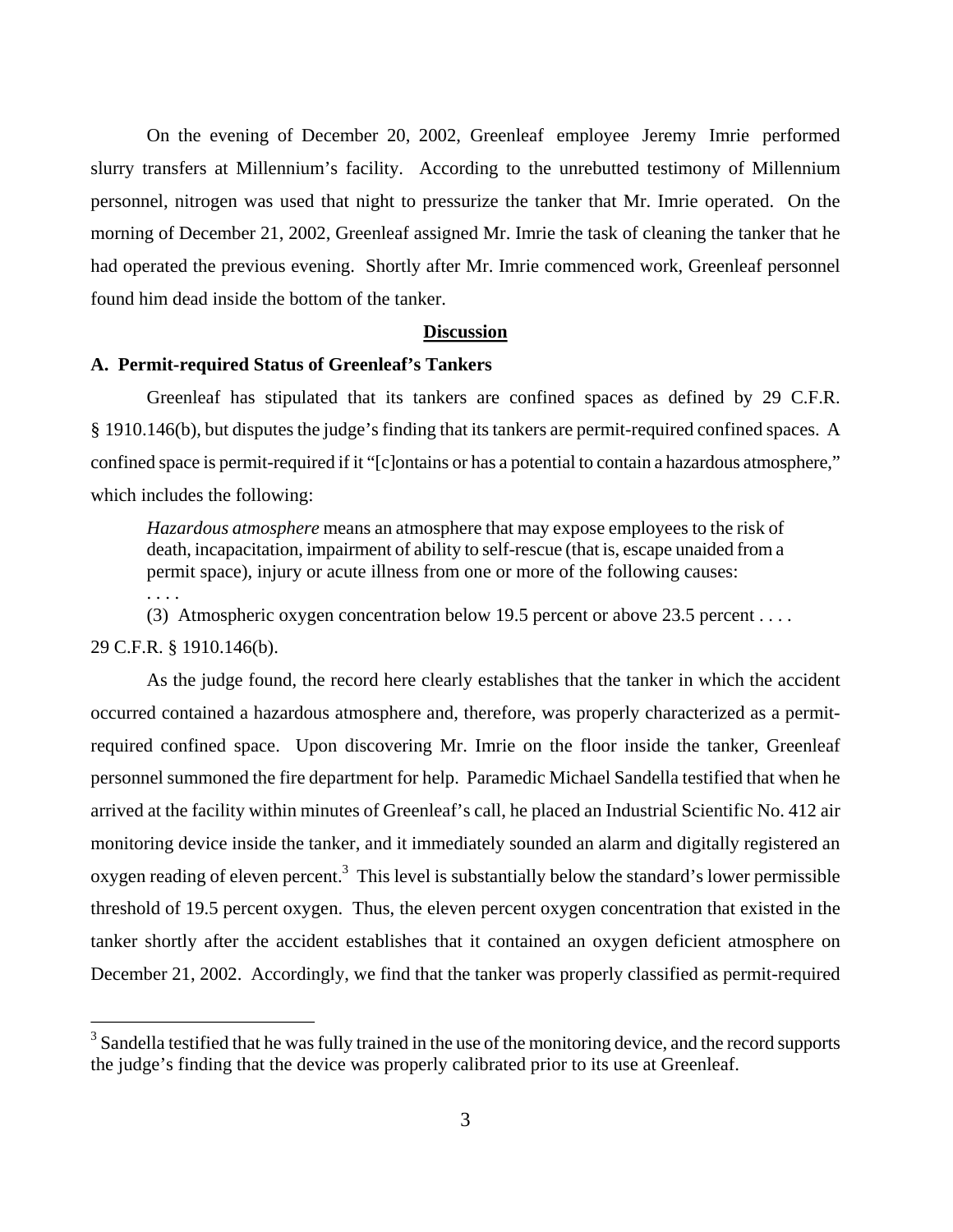under the standard.<sup>4</sup> See Mobile Premix Concrete, Inc., 18 BNA OSHC 1010, 1012 (No. 95-1192, 1997) (relying on fatal engulfment accident in finding hopper to be a permit-required confined space).<sup>5</sup>

#### **B. Knowledge**

The Secretary's burden of proving a violation includes showing that the cited employer had actual or constructive knowledge of the violative condition. *E.g., Precision Concrete Constr.*, 19 BNA OSHC 1404, 1406 (No. 99-0707, 2001). Because the record fails to establish Greenleaf knew of Millennium's nitrogen use in the slurry offload process, we see no basis on which to find here that Greenleaf had actual knowledge that its tankers were permit-required. Indeed, there is no evidence that Greenleaf supervisory personnel observed or had been told that the nitrogen hose, located in the slurry offload area, had been used to pressurize Greenleaf's tankers. Nor is there any evidence that Greenleaf otherwise knew that its tankers had the potential to become oxygen deficient. It is undisputed that Greenleaf had not experienced any adverse atmospheric incidents inside the tankers prior to Mr. Imrie's accident that would have alerted it to the potential of such hazards, and its consultant's report designating the tankers as permit-required does not identify the basis of that determination.

Constructive knowledge is established where the evidence shows that the employer "could have known about [the cited condition] with the exercise of reasonable diligence." *Hamilton Fixture*, 16 BNA OSHC 1073, 1087 (No. 88-1720, 1993), *aff'd without published opinion*, 28 F.3d 1213 (6th Cir. 1994). In assessing reasonable diligence, the Commission has considered "several factors, including the employer's obligation to have adequate work rules and training programs, to adequately supervise employees, to anticipate hazards to which employees may be exposed, and to take measures to prevent the occurrence of violations." *Precision Concrete Constr.*, 19 BNA OSHC at 1407. In addition to an

<span id="page-3-0"></span><sup>&</sup>lt;sup>4</sup> In these circumstances, we reject Greenleaf's contention on review that expert testimony was necessary to establish the applicability of the cited standards. *See Suttles Truck Leasing, Inc.,* 20 BNA OSHC 1953, 1962-63 (No. 97-0545, 2004) (consolidated) (finding absence of expert testimony "not fatal" to tankers' permit-required classification where other evidence established permit status).

<span id="page-3-1"></span> $<sup>5</sup>$  Unlike the judge, in reaching our conclusion that the tanker was a permit space, we place no reliance</sup> here on the designation of Greenleaf's tankers as permit-required in the report of Greenleaf's consultant. As Greenleaf argues, designation of a location as a permit-required confined space is based on whether the location is a permit space as defined by the standard, not on the results of an employer's evaluation of it. *See Mobile Premix*, 18 BNA OSHC at 1012-13 (affirming classification of hoppers as permit-required confined spaces despite employer's and consultant's good faith belief to the contrary).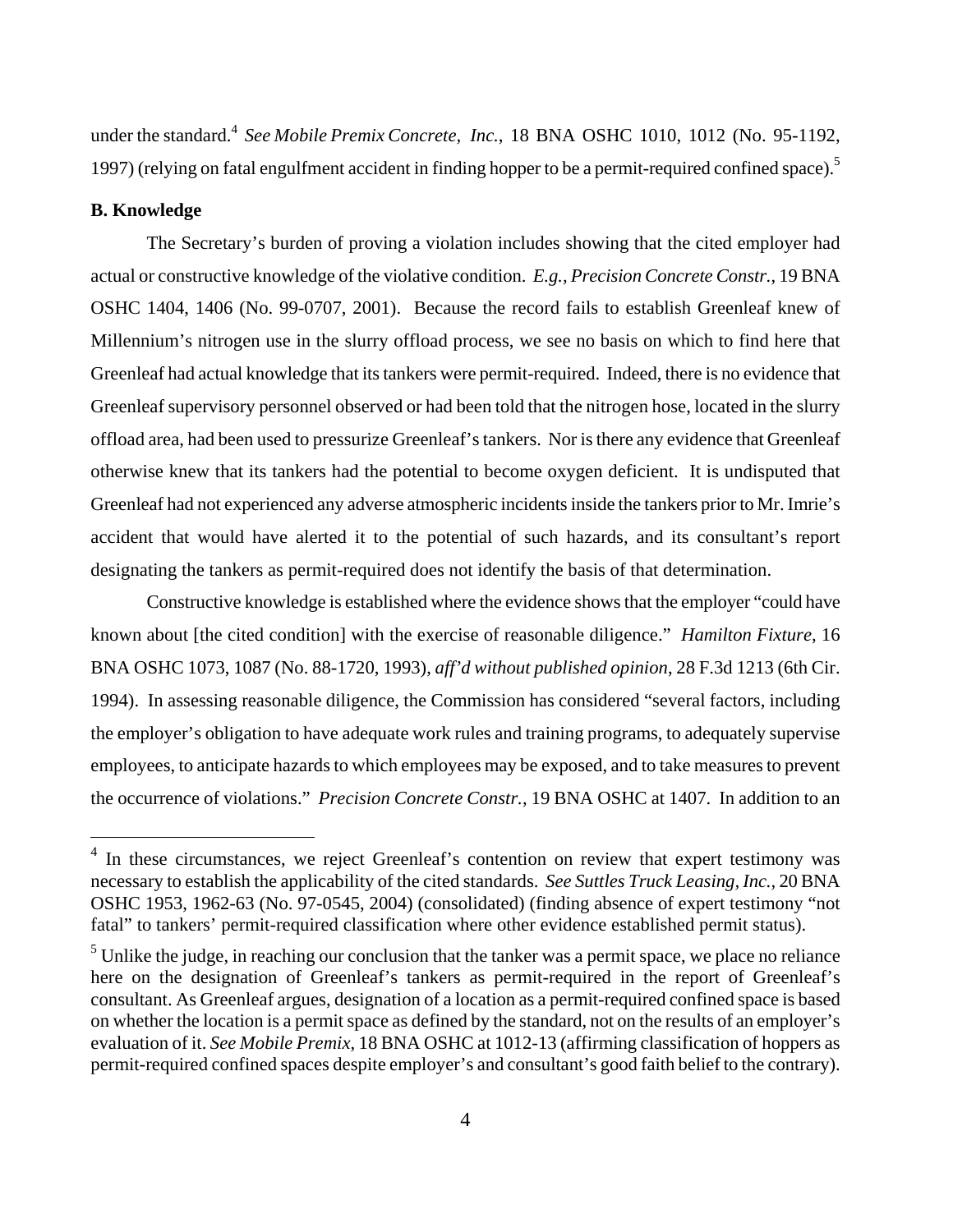employer's "general obligation to inspect its workplace for hazards," the confined space standard specifically requires that an employer "evaluate the workplace to determine if any spaces are permit-required confined spaces." 29 C.F.R. § 1910.146(c)(1).

Reasonable diligence clearly required Greenleaf to make greater efforts to discover whether Millennium used nitrogen to pressurize the tankers for a number of years. The hose supplying the nitrogen was located approximately ten feet from Millennium's plant air hose in the slurry offload area. The testimony of Raymond Beckwith, a field operator for Millennium, established that, based on his experience, it was more likely that nitrogen, not plant air, would to be used to pressurize the tankers. He testified that Millennium's plant air was not always working, but that "[w]e always have [nitrogen]," which he used "around 90 percent" of the time. Beckwith's testimony, along with that of the other Millennium employee who testified, shows that at least some of Millennium's employees routinely used the nitrogen to pressurize Greenleaf's tankers, including the tanker Mr. Imrie drove the night before his accident. Greenleaf manager Robert Herron accompanied Mr. Imrie on two slurry deliveries at Millennium's facility that night. At that time, Mr. Herron observed that there was more than one pressurizing hose available to hook up to the tanker, and had also known that Millennium had nitrogen gas available in another part of its facility. Greenleaf general supervisor Louis Malensek testified that he, too, had observed a nitrogen line in a different area of Millennium's facility, and was aware of the hazards associated with nitrogen-caused oxygen displacement.<sup>[7](#page-4-1)</sup> Had Greenleaf asked Millennium what substances it used to pressurize the tankers, or had it inspected Millennium's workplace in the slurry offload area, it could have known of Millennium's nitrogen use. *Cf. Active Oil Service Inc.,* 21 BNA OSHC 1092, 1095-96 (No. 00-1482, 2005) (concluding that fuel tank servicing contractor violated cited standard where, after observing pyro-oil in tanker it was hired to clean and being told of its flashpoint, contractor failed to inquire further to "obtain available information to determine whether pyro-oil was a flammable material and not a combustible material as [it] had assumed"). $8$ 

<span id="page-4-0"></span><sup>6</sup>*Hamilton Fixture*, 16 BNA OSHC at 1087.

<span id="page-4-1"></span> $<sup>7</sup>$  Mr. Malensek also testified that he and was familiar with the confined space training materials in use</sup> at Greenleaf, which contain a description of nitrogen-induced atmospheric hazards.

<span id="page-4-2"></span><sup>&</sup>lt;sup>8</sup>We reject Greenleaf's contention that it exercised reasonable diligence by testing the atmosphere of its (continued …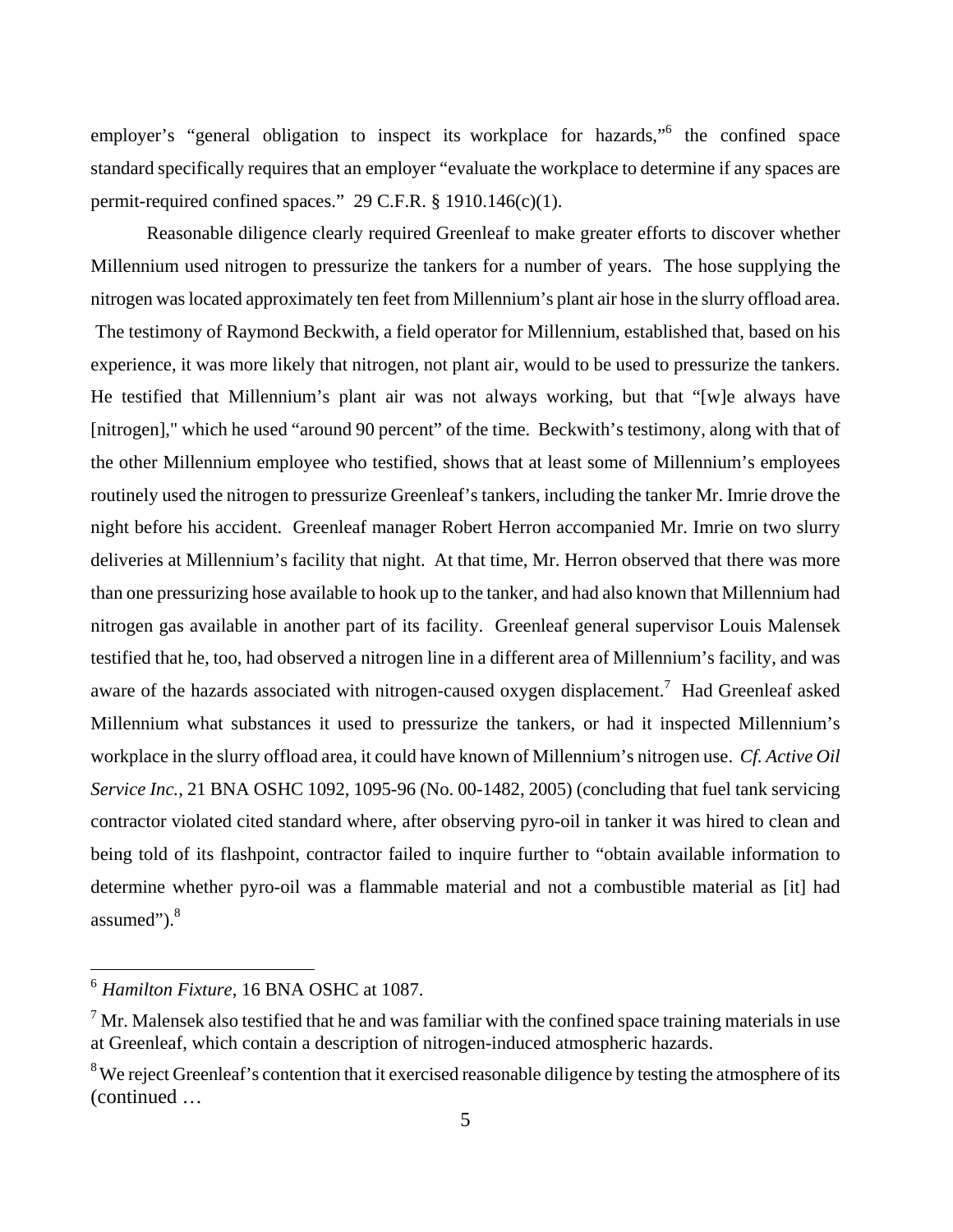In these circumstances, we find that Greenleaf's failure to make reasonable inquiries regarding the substances Millennium introduced into its tankers establishes that Greenleaf failed to exercise reasonable diligence and, therefore, had constructive knowledge of the potential for its tankers to contain atmospheric hazards. Accordingly, we affirm all seven citation items on review.

#### **C. Willful Characterization**

\_\_\_\_\_\_\_\_\_\_\_\_\_\_\_\_\_\_\_\_\_

The Commission and courts make a distinction between mere negligence and willfulness, holding that the former is sufficient for affirming a non-willful violation, but that willfulness is characterized by an intentional, knowing failure to comply with a legal duty. *E.g., Am. Wrecking*, 351 F.3d 1254, 1264 (D.C. Cir. 2003) (reversing willful finding where employer "should have known" of hazardous condition, court stated that willfulness requires "an intentional or conscious disregard for the applicable safety standard or for employee safety"). As the court stated in *AJP Constr. Inc. v. Secretary*, 357 F.3d 70, 75 (D.C. Cir 2004), "to sustain a willful violation, '[t]he Secretary must show that the employer was actually aware, at the time of the violative act, that the act was unlawful, or that it possessed a state of mind such that if it were informed of the standard, it would not care.'" (Emphasis and citations omitted.)

The judge affirmed the four items contained in Citation 2 as willful. She found that Greenleaf knew its tankers were permit-required, implemented and trained its employees in the requirements of its confined space program that tracked the requirements of the standard, and then ignored its own program without any credible explanation. As discussed above, however, the record fails to support finding that Greenleaf had actual knowledge of the violative conditions. In the absence of such knowledge, the evidence that Greenleaf falsified its atmospheric testing reports as well as Mr. Malensek's apparent dishonesty in claiming that he would have monitored Mr. Imrie's tank entry had he known about it, shows only a failure to comply with company procedures that Greenleaf did not know were required under the Act. *See George Campbell Painting Corp.*, 18 BNA OSHC 1929, 1934 35, 1999 CCH OSHD ¶ 31,935, p. 47,390 (No. 94-3121, 1999) (finding failure to use fall protection required by company rule was not willful where supervisor lacked knowledge that it violated the Act). In these circumstances, we find no basis on which to conclude that Greenleaf's non-compliance with

tankers prior to employee entry. Although its own work rules provided for such testing, the evidence (continued …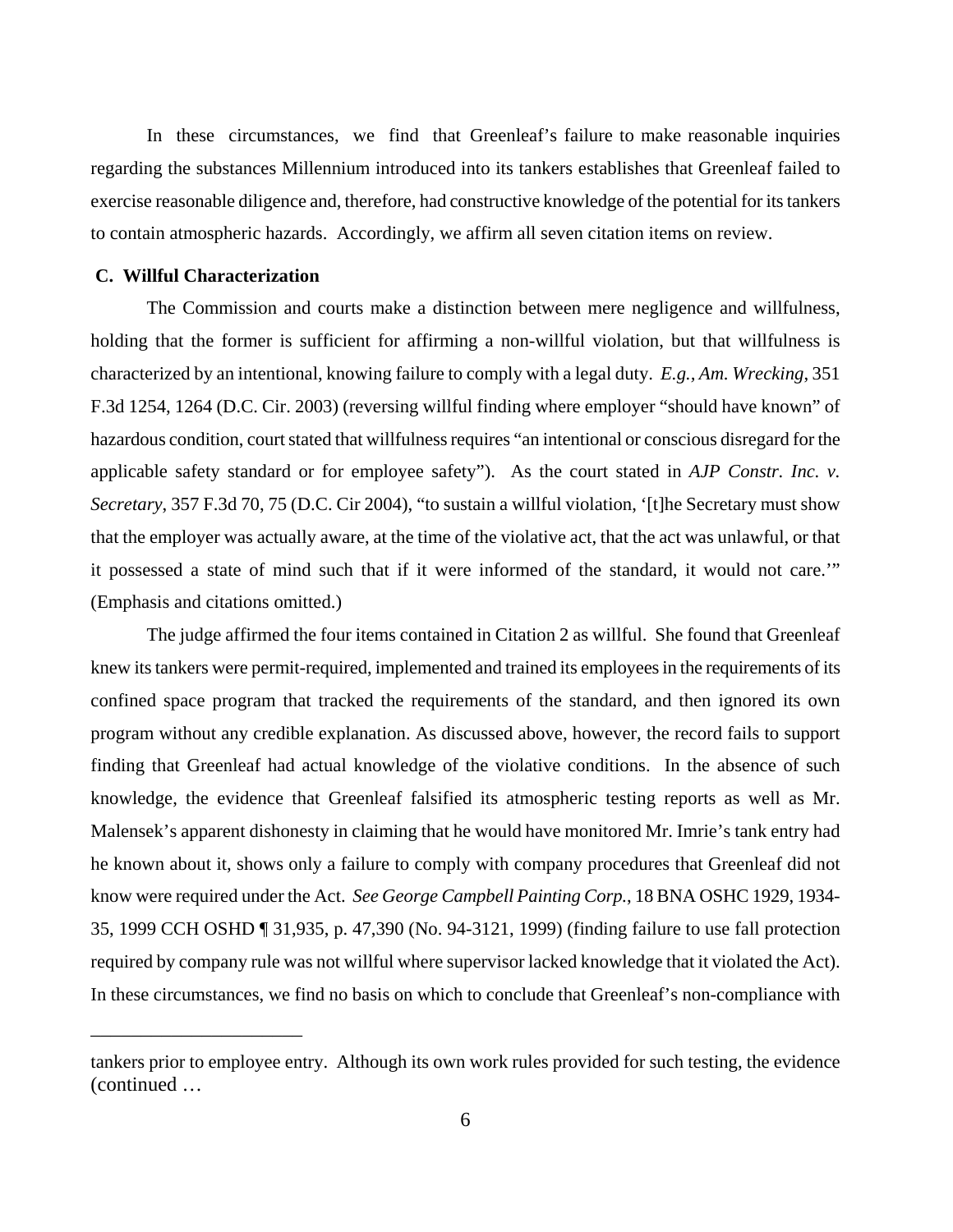the cited provisions demonstrated a conscious disregard of its statutory obligations.<sup>9</sup> See Am. *Wrecking*, 351 F.3d at 1264 (observing that willfulness requires actual rather than constructive knowledge that the conditions violate the statute or regulations, "'for otherwise we are back to negligence'") (citation omitted). Accordingly, we affirm the four violations alleged under Citation 2 as serious.<sup>10</sup>

#### **D. Exclusion of Greenleaf's Expert Witness**

\_\_\_\_\_\_\_\_\_\_\_\_\_\_\_\_\_\_\_\_\_

As a final matter, Greenleaf contends on review that the judge erred in granting the Secretary's motion to exclude Greenleaf's proffered expert testimony. The judge based her ruling on Greenleaf's untimely disclosure of its proposed expert ten days after the deadline to which the parties had earlier agreed, and her dissatisfaction with the expert's qualifications in his proposed area of expertise as well as his ability to assist her in understanding the delineated issues.

Greenleaf admits that its disclosure was made after the deadline specified in the scheduling order, but contends for the first time on review that the Secretary had orally agreed to an extension of time. Greenleaf acknowledges that any such agreement is not contained in the record, and the Secretary denies that it occurred, explaining that Greenleaf merely notified her that the expert's report was forthcoming. Greenleaf provided no explanation to the judge for its delay, nor did it request that it be

shows that Greenleaf was aware that those rules were not being followed.

<span id="page-6-0"></span><sup>&</sup>lt;sup>9</sup> Commissioner Rogers concedes that the record does not establish that Greenleaf had actual knowledge of the violative condition. However, she believes a willful characterization is nonetheless justified based on a reasonable inference regarding Greenleaf's state of mind. In that regard, she notes the falsification of the atmospheric testing reports, which on their face cross-reference various provisions of the permit-required confined space standard. She further notes Mr. Malensek's disingenuousness in claiming he would have monitored Mr. Imrie's tank entry had he known about it, reflecting some awareness that the permit-required confined space standard may have in fact applied. In her view, this record evidence logically leads to an inference that even if Greenleaf knew the standard applied here, "'it would not care,'" thus sustaining a willful characterization. *AJP Constr. Inc. v. Secretary*, 357 F.3d 70, 75 (D.C. Cir 2004) (emphasis and citations omitted). Accordingly, Commissioner Rogers would agree with the judge's disposition and find these four violations willful.

<span id="page-6-1"></span> $10$  The Secretary alleged that these violations were serious in addition to willful. As the fatality here demonstrates, non-compliance with the cited standards can cause death or serious physical harm. *See Mobile Premix*, 18 BNA OSHC at 1012 ("[a]s demonstrated by the fatal engulfment. . ., the [condition] can unquestionably. . . cause death"). With respect to the three items affirmed under Citation 1, Greenleaf does not dispute the serious characterization.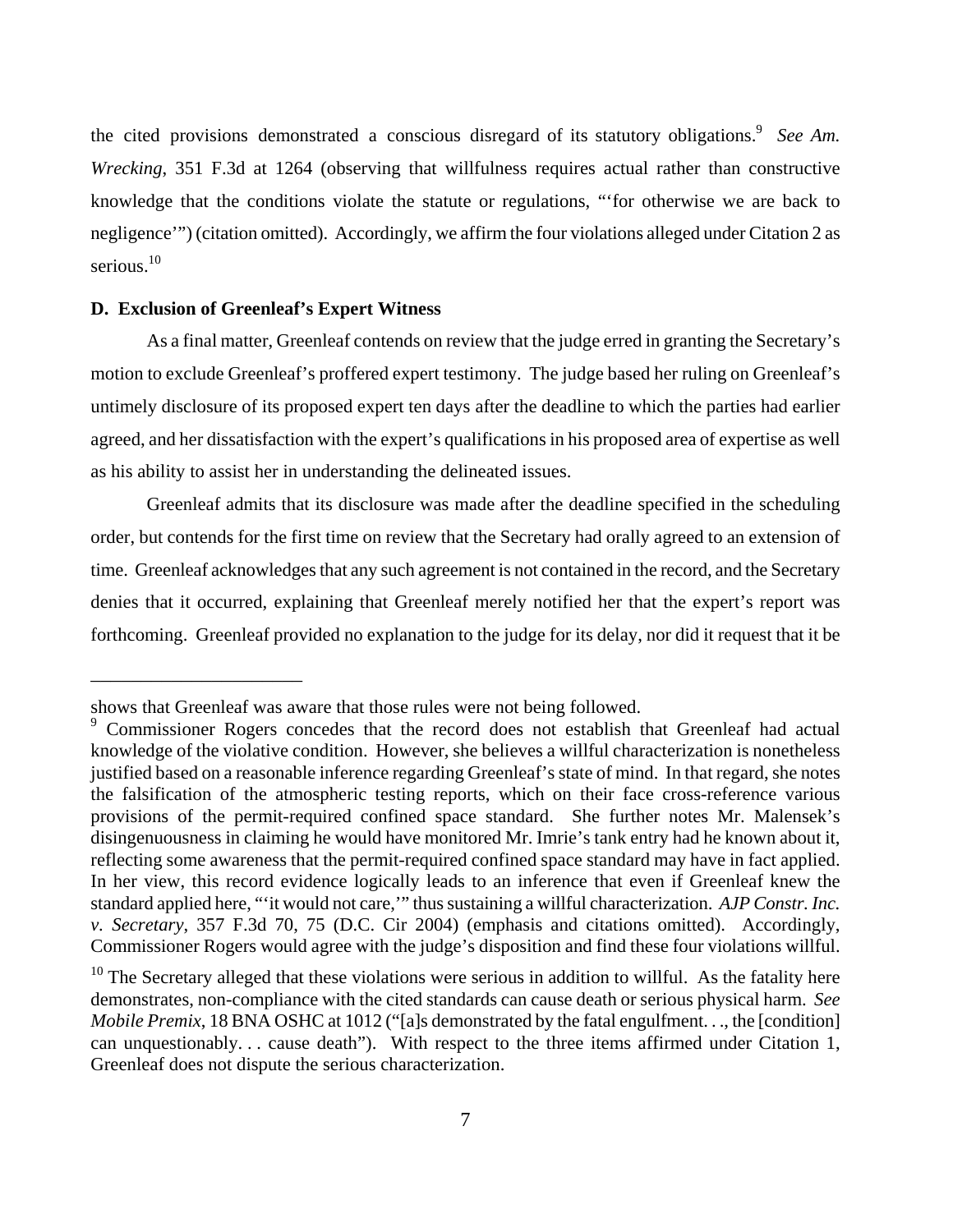excused or assert that it was harmless. Under these circumstances, we conclude that the judge properly found that Greenleaf's disclosure of its proposed expert was untimely. *Cf. Poulis-Minott v. Smith*, 388 F.3d 354, 358 (1st Cir. 2004) (noting that under Federal Rules of Civil Procedure timely expert disclosure is mandatory, but belatedly proffered evidence admissible if delay was "'substantially justified or harmless'") (citation omitted); *Jersey Steel Erectors*, 16 BNA OSHC 1162, 1165-66 (No. 90-1307, 1993) (upholding judge's sanction excluding evidence not revealed in pre-hearing submissions where evidence deemed not critical to defense and its admission prejudicial to Secretary), *aff'd*, 19 F.3d 643 (3d Cir. 1994).

Greenleaf also contends that the expert testimony "would have established conclusively that the tankers were not [permit spaces]." Federal Rules of Evidence, Rule 702 provides for the admission of expert testimony that "will assist the trier of fact to understand the evidence or to determine a fact in issue." *See also Daubert v. Merrell Dow Pharm., Inc.*, 509 U.S. 579 (1993) (setting forth criteria for assessing reliability of expert testimony); *Kumho Tire Co. v. Carmichael*, 526 U.S. 137 (1999) (principles of *Daubert* apply to scientific, technical, and other areas of specialized knowledge). Based upon our review of the expert's preliminary report that Greenleaf submitted to the judge, we find that the record supports the judge's conclusion that the proffered testimony would not satisfy the Rule 702 criteria as it relates to the question of whether the tankers were permit spaces. The report does not address any factual issue that required scientific or technical expertise to understand, nor did it rely on any methodology to support the stated opinions. Moreover, although unknown by the judge until the hearing, the fire department's air monitoring inside Greenleaf's tanker is objective evidence that is dispositive of the disputed issue. The expert's report does not address the air monitoring at all.

Under these circumstances, just as there was no need for the Secretary to submit expert testimony on this issue, neither was there any basis for the judge to reconsider her decision to exclude the testimony of Greenleaf's expert. *See Arcadian Corp.*, 20 BNA OSHC 2001, 2009-10 n.7 (No. 93 0628, 2004) (because record is clear on issue, there was no scientific or technical dispute necessitating expert testimony). *See also Nimely v. City of New York*, 414 F.3d 381, 398 (2nd Cir. 2005) (ruling that judge erred by admitting expert testimony amounting to credibility assessments of other witnesses' testimony as it would not "'assist the trier of fact'" but "'attempts to substitute the expert's judgment for the jury's'") (citation omitted). Accordingly, we conclude that the judge's exclusion of the expert was not an abuse of discretion.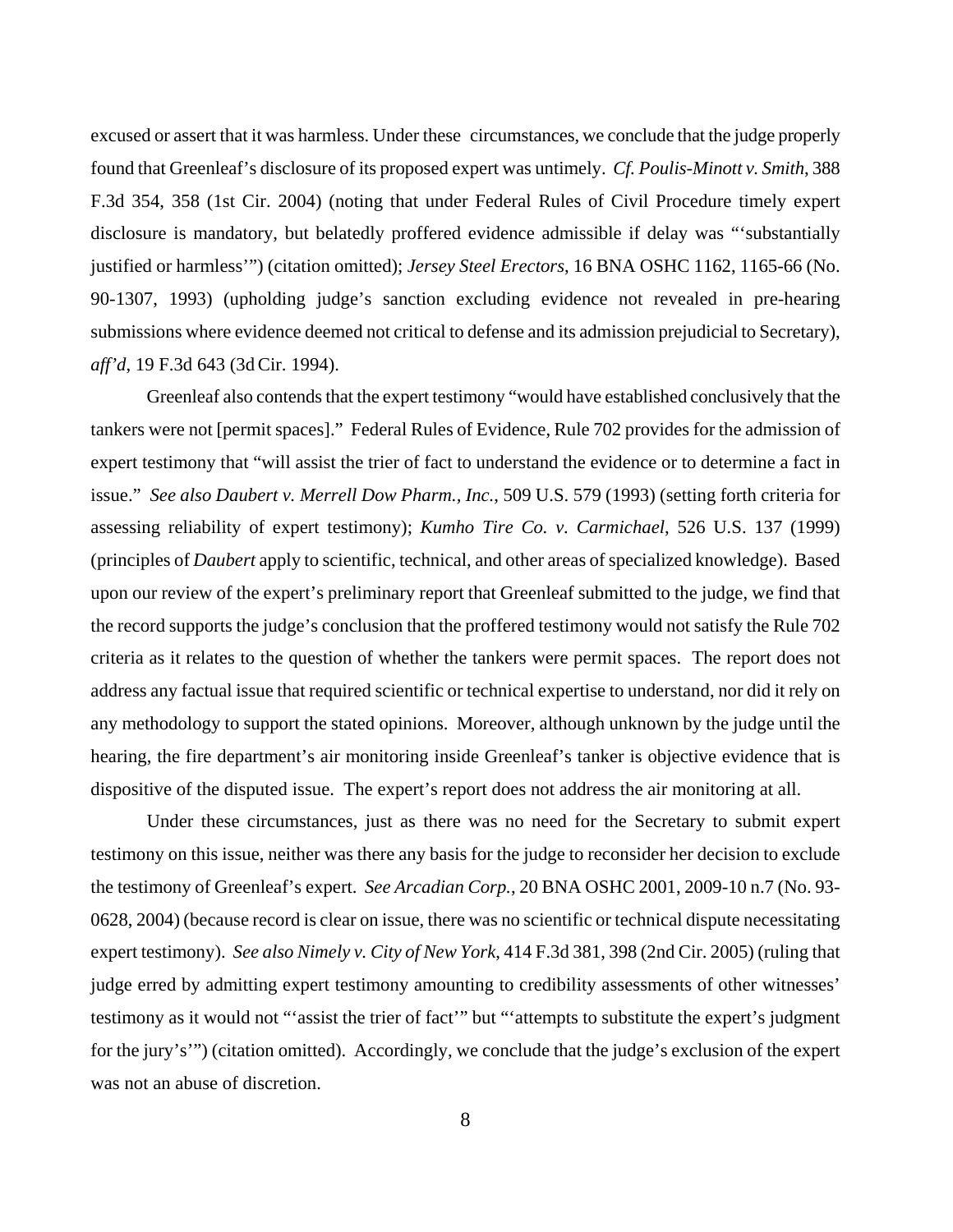#### **E. Penalties**

With respect to the items on review, the judge assessed the proposed penalties based on her finding that the severity of all of the cited conditions was high, but that the probability was greater for some than for others. The compliance officer testified that the proposed penalty amounts reflected a sixty percent reduction for Greenleaf's small size and a reduction for its lack of prior citation history.

Greenleaf does not contest the appropriateness of the penalty amounts with respect to size, gravity, or history, though it argues that its safety program and inspection compliance showed good faith. *See* OSH Act § 17(j), 29 U.S.C. § 666(j). As the judge found, however, Greenleaf's noncompliance with its own program undermines any good faith claim. Moreover, we find that Greenleaf's falsification of atmospheric testing reports further demonstrates a lack of good faith. In these circumstances, we concur with the judge's penalty assessments for the items she affirmed as serious, and adjust only the amounts for the willful items we have reclassified as serious.

Therefore, based on our assessment of the section 17(j) factors, we find that the following penalty amounts are appropriate here: Serious Citation 1: Item 2 - \$750, Item 3 - \$1,500, and Item 4(a) and (b) - \$1,500 (combined). Willful Citation 2: Item 1(a) and (b) - \$5,600 (combined), Item 2 - \$5,600, Item 3 - \$5,600, and Item 4(a) and (b) - \$5,600 (combined).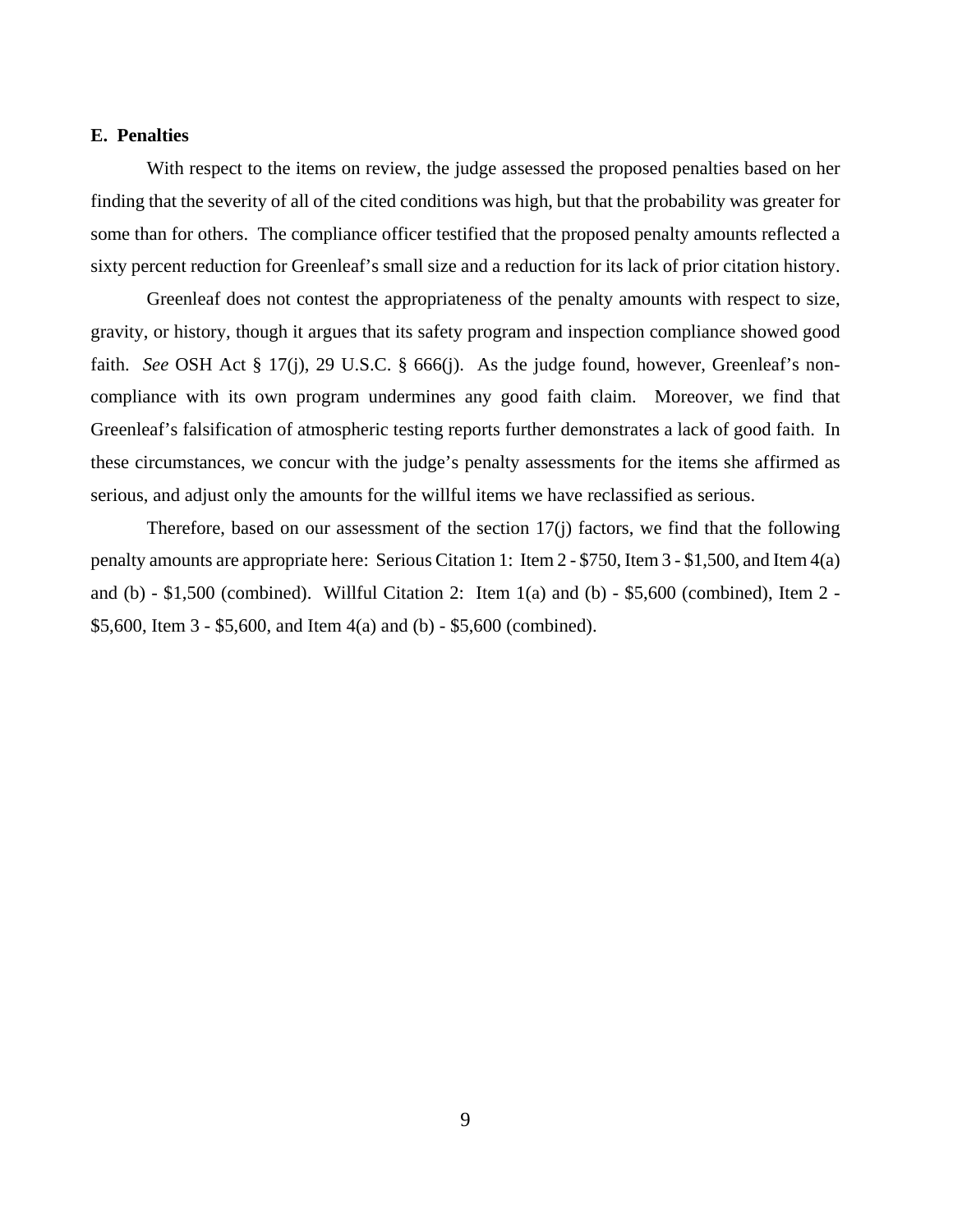# **Order**

Accordingly, we affirm Items 2, 3, 4(a) and 4(b) of Serious Citation 1 as characterized and assess the total proposed penalty of \$3,750 for these items. We also affirm Items 1(a), 1(b), 2, 3, 4(a) and 4(b) of Willful Citation 2, but characterize these violations as serious and assess a total penalty of \$22,400 for these items.

SO ORDERED.

 $\frac{1}{s}$ /s/ $\frac{1}{s}$ 

 W. Scott Railton Chairman

# $\frac{1}{s}$ /s/ $\frac{1}{s}$

 Thomasina V. Rogers Commissioner

 $\frac{1}{s}$ /s/ $\frac{1}{s}$ 

 Horace A. Thompson, III Commissioner

Dated: January 29, 2007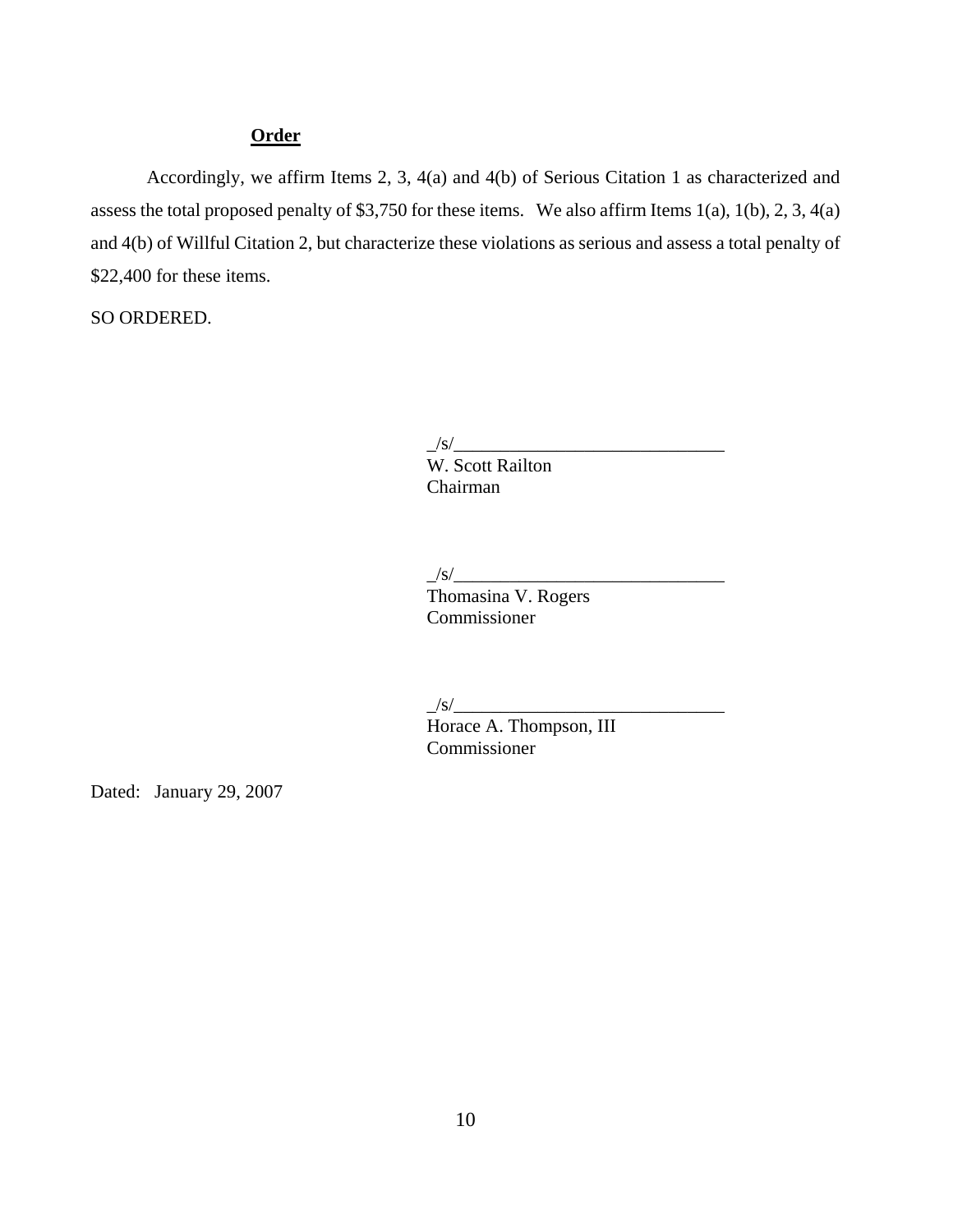

 United States of America **OCCUPATIONAL SAFETY AND HEALTH REVIEW COMMISSION** 1120 20th Street, N.W., Ninth Floor Washington, D.C. 20036-3457

SECRETARY OF LABOR,

Complainant,

GREENLEAF MOTOR EXPRESS, INC.,

Respondent.

Appearances:

U.S. Department of Labor Cleveland, Ohio Cleveland, Ohio For the Respondent. For the Complainant.

v. 03-1305

Heather A. Joys, Esquire Thomas R. Wyatt, Esquire Office of the Solicitor Ross, Brittain & Schonberg Co., L.P.A.

Before: Administrative Law Judge Covette Rooney

# *DECISION AND ORDER*

This proceeding is before the Occupational Safety and Health Review Commission ("the Commission") pursuant to section 10(c) of the Occupational Safety and Health Act of 1970, 29 U.S.C. § 651 *et seq.* ("the Act"). Respondent, Greenleaf Motor Express, Inc. ("Greenleaf"), is in the business of transporting materials both locally and over state lines. It maintains a facility in Ashtabula, Ohio, at which it performs the cleaning and maintenance of its trucks and tank trailers. (Tr. 42). Greenleaf employs mechanics, tank cleaners and truck drivers, and it admits that it is an employer engaged in a business affecting commerce within the meaning of section 3(5) of the Act and that it is subject to the requirements of the Act.

On December 23, 2002, OSHA Compliance Officer ("CO") Reinaldo Rivera, an industrial hygienist, and OSHA CO Rick Dvorak were assigned to conduct an investigation of a fatality that had occurred at the Greenleaf facility on December 21, 2002. As a result of the inspection, on June 20, 2003, Greenleaf was issued serious, willful and other-than-serious citations alleging violations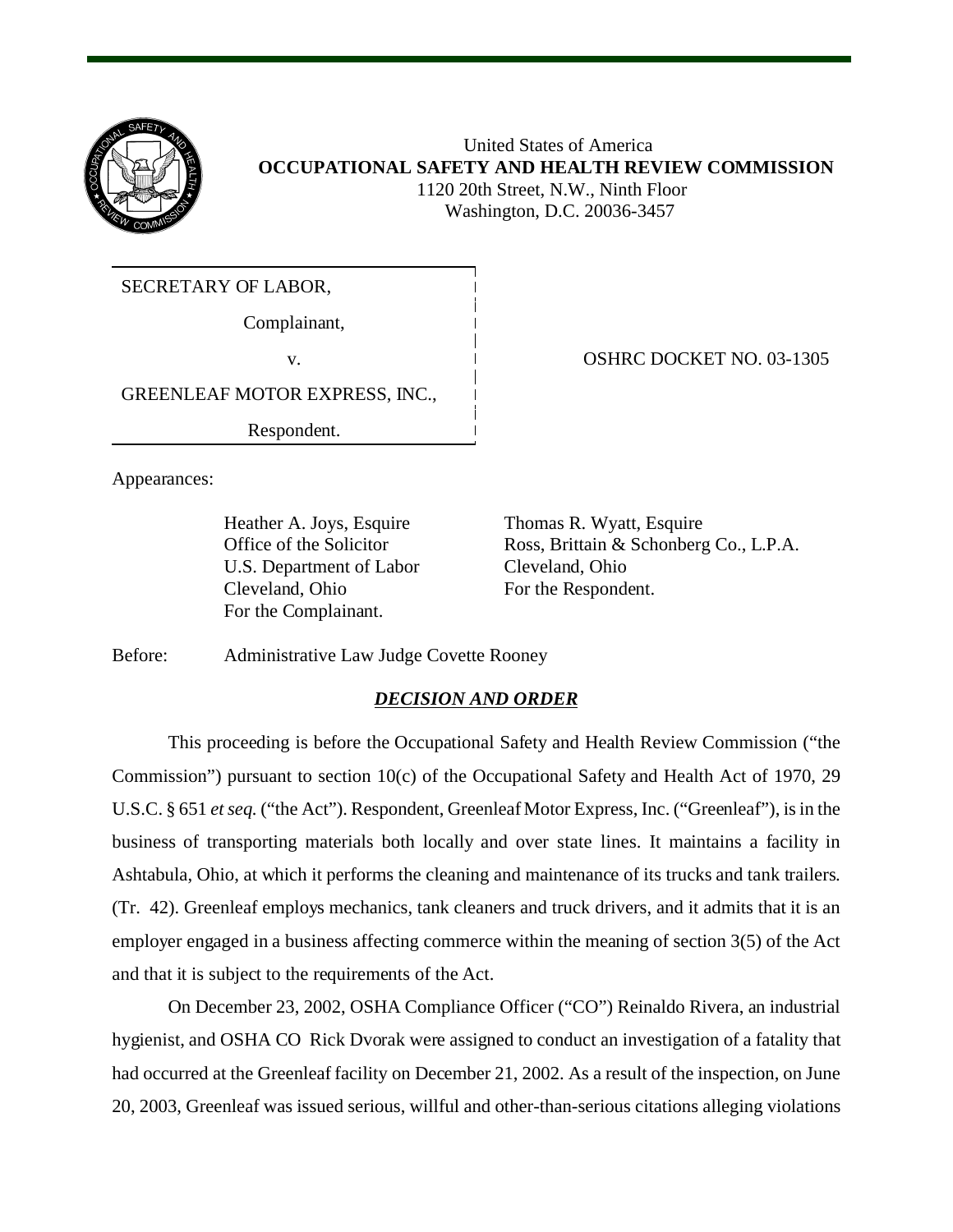of OSHA's confined spaces standard. Greenleaf brought this matter before the Commission by filing a timely notice of contest, and a hearing was held before the undersigned on March 2 and 3, 2004, in Cleveland, Ohio. Counsel for the parties have submitted post-hearing briefs and reply briefs.

#### *Factual Background*

Greenleaf uses tank trailers to haul a number of materials, and one of its operations involves taking titanium dioxide in the form of "slurry" from one plant to another at Millennium Chemicals ("Millennium"), a chemical company also located in Ashtabula that makes titanium-based products.<sup>1</sup> Greenleaf's cleaning operations are performed in the tank room at its Ashtabula facility, where a variety of tank trailers are cleaned. The only tanks that tank cleaners are required to enter are those that are used to haul slurry. The tank room is essentially a bay large enough to accommodate a tank trailer in addition to a holding tank on the side to collect residual material for recovery. (Tr. 63-65, 228-29, 232, 283). One of the tank trailers used to transport slurry is depicted in Exhibit C-3, and the dimensions of such tanks are set out in Exhibit C-7.

Greenleaf's tank room operations are supervised by the tank room lead man, a working supervisor whose duties include supervising the tank room work, completing entry permits, and training tank cleaners. The lead man answers to Louis Malensek, the facility's general supervisor. At the time of the accident, Ricky Snyder was the tank room lead man, and Jeremy Imrie was the other person employed to clean tank trailers.<sup>2</sup> Mr. Snyder was trained by Earl Jeffers, a former lead man, who was trained by David Lane, another former lead man. (Tr. 44-45, 151-53, 226-27, 234).

The tank cleaner enters the tank to be cleaned through a manhole located on the top and in the center of the tank; the manhole, with a diameter of 32 to 33 inches, is the only means of entry to and exit from the tank. The tank cleaner hooks up hoses to the end of the tank for drainage and puts a ladder and a light down into the tank along with a pressure washer. The tank cleaner then washes the walls inside the tank with a pressurized hose that utilizes only water; the cleaning process

<sup>&</sup>lt;sup>1</sup>Titanium dioxide is a white pigment used in virtually every white or colored item in everyday use. Slurry is the pigment with water added to it. (Tr. 65).

<sup>&</sup>lt;sup>2</sup>The transcript consistently refers to Jeremy Imrie as "Jeremy Emery." However, the proper spelling of his last name, as shown in Exhibit R-3, is "Imrie".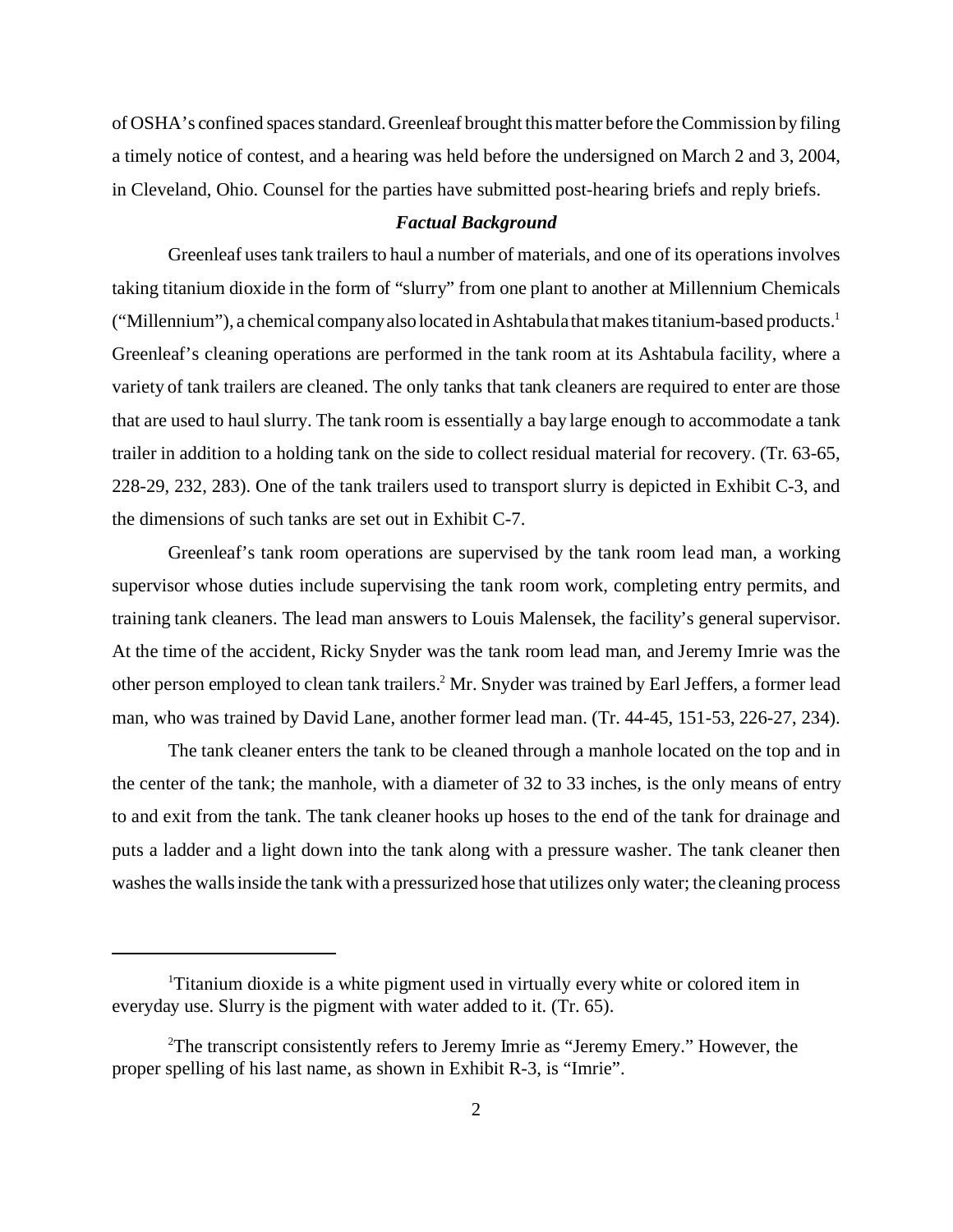typically takes from a half hour to an hour and  $15$  minutes.<sup>3</sup> Tank cleaning is done on an almost daily basis, and one former tank cleaner testified he cleaned 30 to 50 tanks per month. In 1994, Greenleaf contracted with Charles Management ("Charles") to conduct a confined space analysis of Greenleaf's tanks and to develop a confined space program. That program specifically designates the tank trailers used to haul slurry as permit-required confined spaces and sets out permit-required confined space procedures; among the procedures is monitoring for oxygen deficiency and ensuring that oxygen levels are from 19.5 percent to 20.5 percent. The program also covers the need for ventilation and the completion of an entry permit as well as the need for an attendant, communication equipment, and training of entrants. Besides the Charles program, Greenleaf had its own confined space training materials and a commercial training pamphlet prepared by J.J. Keller & Associates ("J.J. Keller"). These addressed the hazards of confined spaces, including atmospheric hazards; they also specified procedures employees were to follow in confined space entry, such as completion of permits, atmosphere testing and monitoring, attendant and training requirements, ventilation of the confined space, and emergency and rescue procedures. (Tr. 13, 46-47, 151-52, 231-33, 281, 285; Exhs. C-12, pp. 10-12, 17-20; C-13; C-14, pp. 2-10; C-15, pp. 8-19; C-18).

Jeremy Imrie was hired twice by Greenleaf. He was first hired and trained in confined space tank cleaning procedures in May of 2002. He worked for Greenleaf for approximately two months, left, and then came back the week of the fatal accident. On December 20, 2002, Mr. Imrie was assigned to perform the slurry transfers between the two Millennium facilities. Because it was the first time he had done this work, Greenleaf Garage Manager Robert Herron, who had made similar deliveries, was assigned to accompany Mr. Imrie. Mr. Herron went with Mr. Imrie on two of these

<sup>&</sup>lt;sup>3</sup>The tank cleaning instructions that were part of the training that employees received required workers to wear proper safety apparel, including a rubber suit, rubber boots and gloves, a hard hat, safety goggles, and a face shield and a respirator. The instructions also required the checking of all hoses; checking the pressure gauge to make sure the tank was not under pressure; and visually inspecting the tank's interior and then dropping a spinner into the tank, hooking up the hoses, and spinning the trailer three times and draining it between each spin. Finally, the instructions required dropping a hose and light into the tank and entering the tank with a safety harness on and an attendant outside; looking for stains or visual defects and cleaning the tank; and, after exiting, spinning the tank three times, checking it and closing the hatch, and making out a cleaning report and listing any repairs made. (Exh. R-3).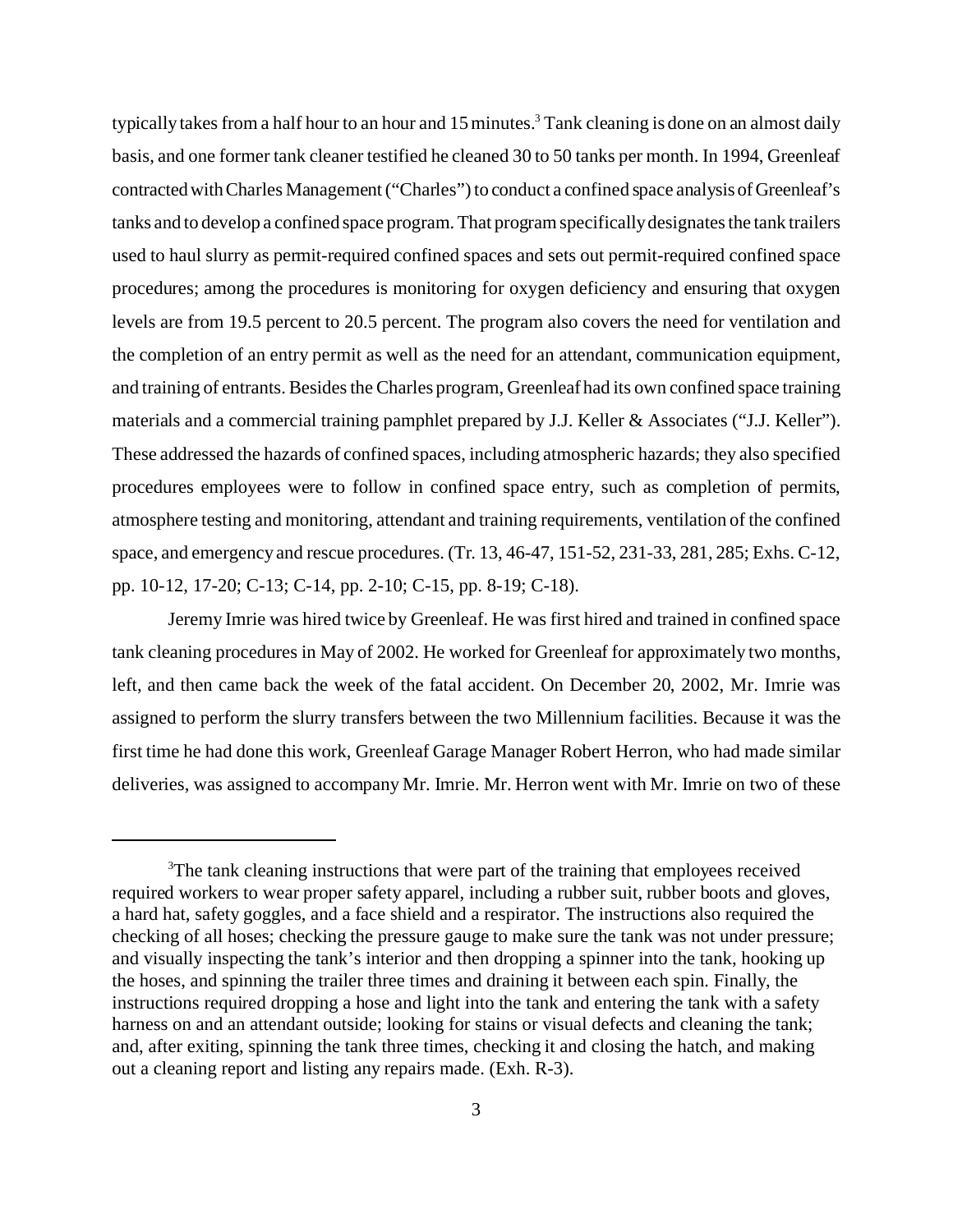runs before leaving Mr. Imrie to complete the remainder of the transfers on his own. The tank trailer being used for the deliveries was Tank Trailer 174 ("Tank 174"). (Tr. 215-20, 232-34).

Millennium has Greenleaf perform titanium dioxide transfers between its plants on a routine basis, and the procedure is the same for each transfer; slurry is picked up at one plant and taken to the other. Upon arriving at the plant receiving the slurry, the driver signs in at the gate, after which the plant is notified that a delivery is being made; an operator then goes to the area where the slurry is to be off-loaded to assist the Greenleaf driver. Millennium had no written procedures about how to perform off-loading. (Tr. 65, 75, 125-26, 218-20, 439, 447, 453-54, 457; Exh. C-16).

At the hearing, Millennium operators and Greenleaf drivers described the off-loading process. First, a hose leading to Millennium's tanks is attached to an outlet at the bottom of the tank trailer. Another hose is then attached to a valve at the top of the tank trailer or to a pipe on the side leading to the top. This second hose uses either pressurized plant air or nitrogen to assist in the removal of the slurry from the truck. The two hoses are 10 to 12 feet away from one another, and on December 20, 2002, neither hose was marked with identification.<sup>4</sup> Raymond Beckwith and Jason Weeston, two operators from Millennium, testified that they utilized either compressed plant air or nitrogen for this process; the choice of air was based upon variables such as proximity and which line was operable. Millennium operators normally performed the hookup of these hoses, and there was no procedure for informing Greenleaf drivers whether plant air or nitrogen was being used. (Tr. 68-72, 75-78, 92-94, 106, 113, 119, 125-28, 137-38, 146, 440, 447, 454, 458).

On the evening preceding the accident, Mr. Beckwith was the operator assisting Mr. Imrie to off-load, and he stated that he had used nitrogen to pressurize the tank trailer. He further stated that during the second load he informed Mr. Imrie that he would "trim back on [the nitrogen]" when Mr. Imrie complained that the loading process at the other plant was taking too long because there was too much pressure in the tank. It was his impression that Mr. Imrie had no real understanding of nitrogen, and he believed that Mr. Imrie was only concerned with the pressure and that he could have used the term "soup" and gotten the same response. (Tr. 80-82, 110-11).

<sup>&</sup>lt;sup>4</sup>Mr. Beckwith testified that up until two months before the accident, the nitrogen had been marked, but, due to the plant being painted, the markings had been removed. (Tr. 77, 106).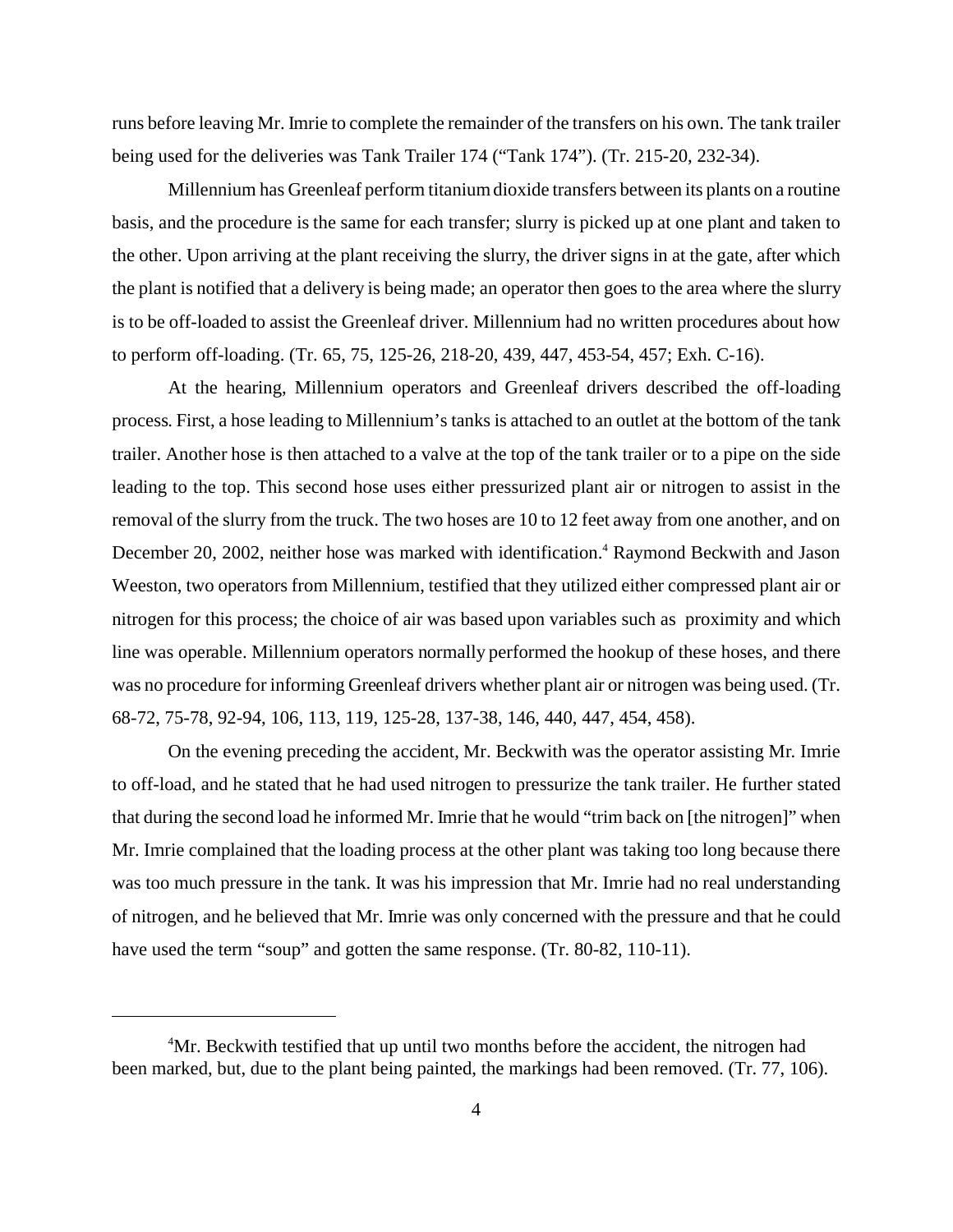The following day, which was Saturday, December 21, 2002, Mr. Imrie returned to the Greenleaf facility to clean out Tank 174. Mr. Malensek testified that he would have been the attendant that day and that after Mr. Imrie had pulled Tank 147 into the tank room at about 9:30 a.m., he (Mr. Imrie) told Mr. Malensek that there was sludge in the bottom. He also told him he had to pick up his daughter around10:00 a.m. that day, and Mr. Malensek advised him to just rinse the tank from the top so that he would not have to worry about getting dirty. Mr. Malensek further testified that it would not have been possible to clean the tank in 30 minutes and that the "pre-wash" would get a lot of the material out that one would not normally have to be in the tank to remove with the pressure washer.<sup>5</sup> Mr. Herron assisted Mr. Imrie to connect the hose going from the unloading valve on the tank to the holding tank, and he then went to the office and had coffee with Mr. Malensek. At about 10:00 a.m., when Mr. Herron entered the tank room to notify Mr. Imrie of the time, he found Mr. Imrie unconscious in the bottom of the tank. Mr. Herron immediately jumped into the tank, even though, as he testified, he had little training in confined space entry and was unaware of Greenleaf's emergency procedures. Mr. Herron also testified that before he entered the tank, he did not summon any rescue service or follow any confined space entry procedures to ensure that the tank was safe to enter. Mr. Herron then summoned Mr. Malensek, who also entered the tank without first taking any precautionary steps. (Tr. 222-24, 235, 247-51, 254-57).

The Ashtabula Fire Department went to the scene after receiving a call reporting a man down in a tank at Greenleaf. Upon arriving, Paramedic Michael Sandella was met by a representative of Greenleaf who said that the tank contained titanium dioxide. Mr. Sandella put on a self-contained breathing apparatus and climbed into the tank, where he saw the lifeless victim laying on his back and wearing a rain suit. Mr. Sandella had seen no signs on the tank indicating what was in it, and he ordered Mr. Malensek, who was in the tank and struggling to breathe, to leave. Mr. Sandella took readings of the atmosphere, and he noted that as soon as the monitoring device was handed down

<sup>&</sup>lt;sup>5</sup>Mr. Malensek noted that he had not been involved that long with tank cleaning but that this was his suggestion; he also noted that he told Mr. Imrie that he could finish cleaning the tank when he got back. (Tr. 249).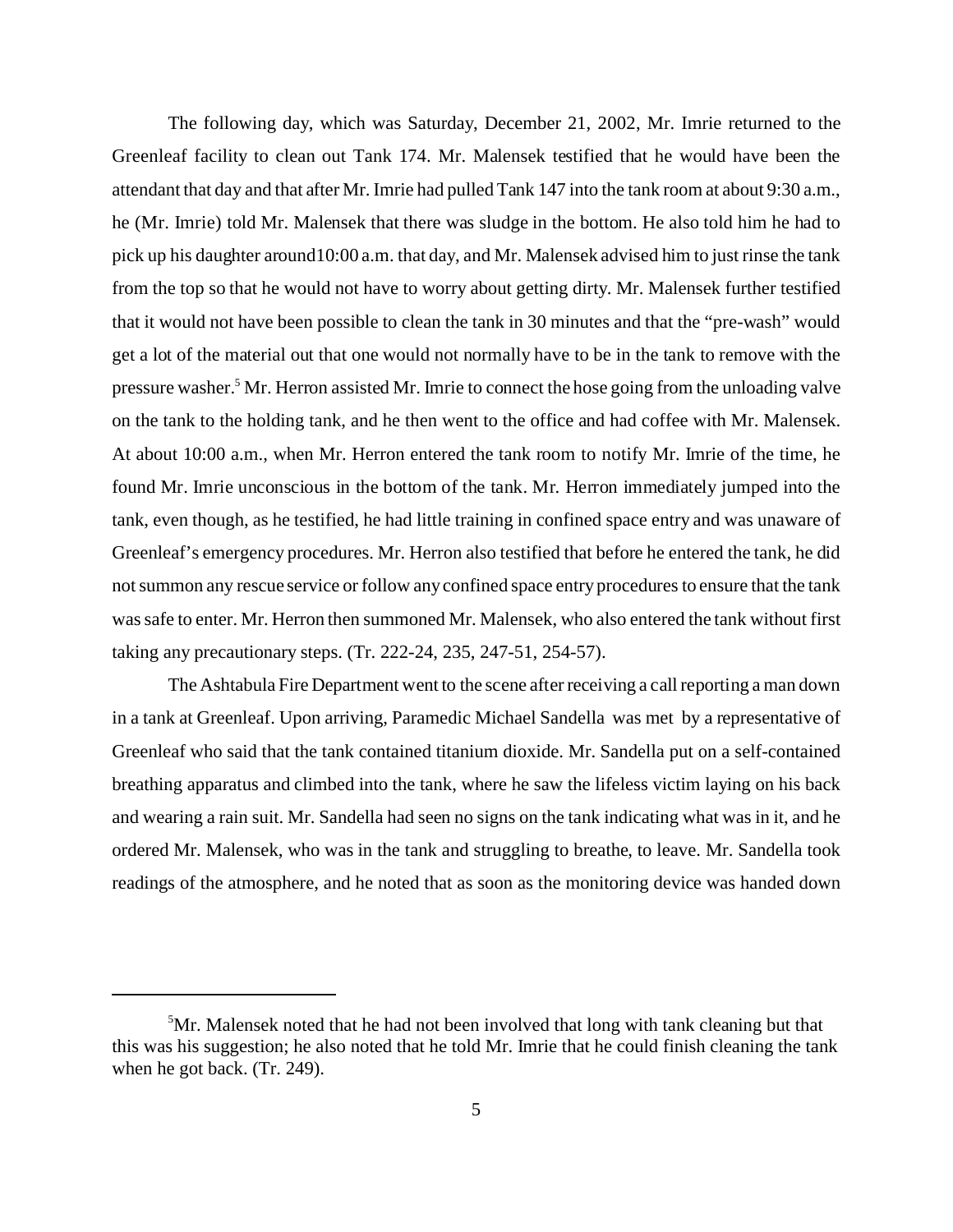to him in the tank the alarm sounded and registered an 11-percent oxygen reading.<sup>6</sup> He also noted there was a light in the tank, as well as a ladder, a pressure washer and a garden hose; however, he saw no monitoring device, ventilation equipment or alarm system, and Mr. Imrie did not have on a respirator or a harness. (Tr. 12-19, 224; Exh. C-1).

#### *Stipulated Facts*

The parties have stipulated to the following facts:

1. Tank cars used by Greenleaf Motor Express in the transport of titanium dioxide are confined spaces as that term is defined in 29 C.F.R. § 1910.146(b).

2. Titanium dioxide vapors do not pose an inhalation hazard.

3. Tank Trailer No. 174 was used to transport titanium dioxide on at least December 20, 2002.

4. Tank Trailer No. 174 was driven by Jeremy Imrie on December 20, 2002.

5. Jeremy Imrie was the last individual to drive Tank Trailer No. 174 prior to the December 21, 2002 accident.

6.Jeremy Imrie did not complete a confined space entry permit prior to entering Tank Trailer No. 174 on December 21, 2002.

7. Jeremy Imrie did not use a safety line or body harness when entering Tank Trailer No. 174 on December 21, 2002.

8. Prior to December 21, 2002, Greenleaf Motor Express had no ventilation equipment available for employee use at its facility at 4606 State Road in Ashtabula, Ohio.

9. No attendant was present when Jeremy Imrie entered Tank Trailer No. 174 on December 21, 2002.

## *The Secretary's Burden of Proof*

The Secretary has the burden of proving her case by a preponderance of the evidence. In order to establish a violation of an OSHA standard, the Secretary must show (a) the applicability of the cited standard, (b) the employer's noncompliance with the standard's terms, (c) employee access to the violative condition, and (d) the employer's actual or constructive knowledge of the violation

<sup>6</sup> The unrebutted evidence shows that the instrument used to take this measurement, an Industrial Scientific TMX 412, had been properly calibrated (Tr. 15-16, 28-30, 39; Exh. C-2).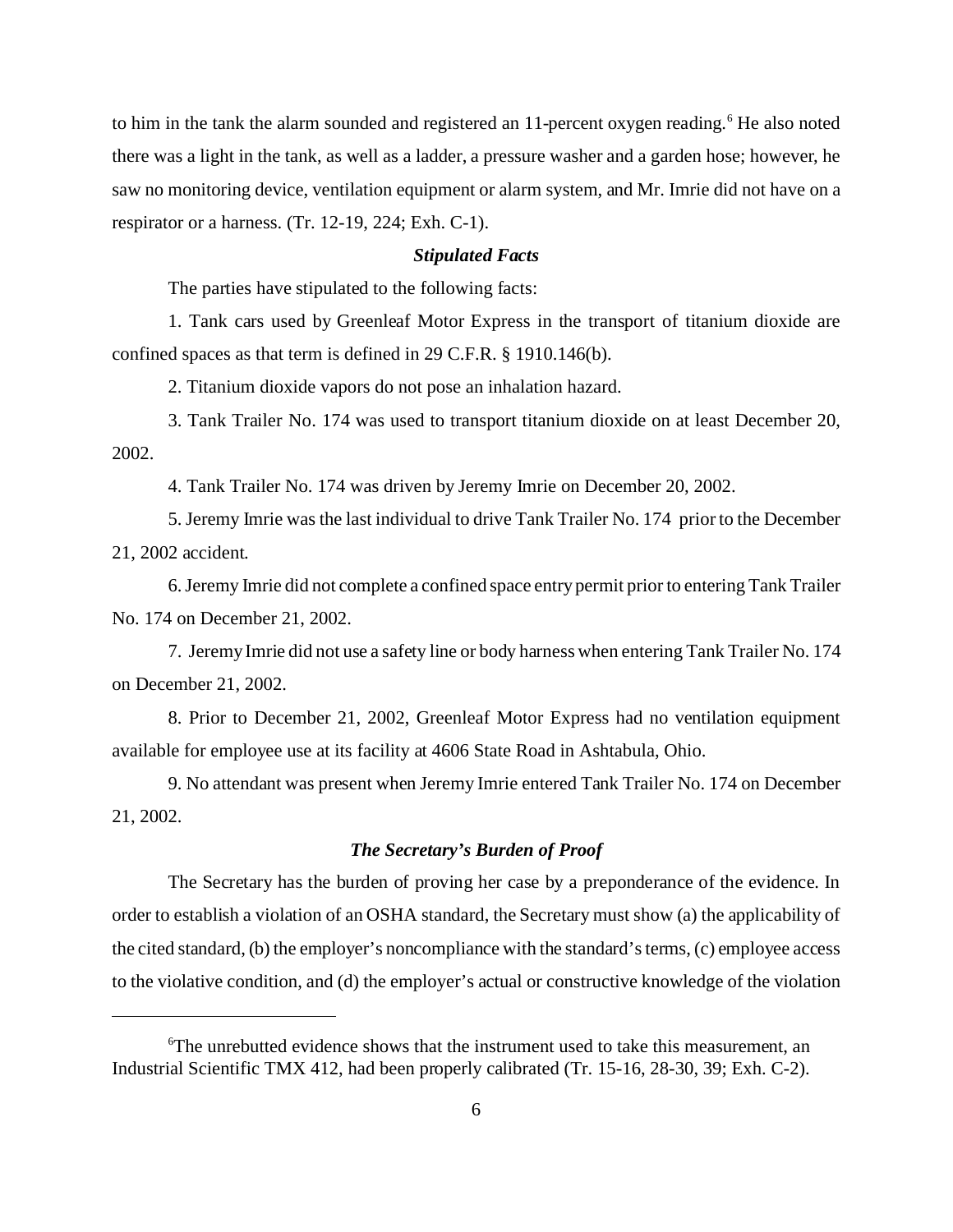(*i.e.*, the employer either knew, or with the exercise of reasonable diligence could have known, of the violative condition).7 *Atlantic Battery Co.*, 16 BNA OSHA 2131, 2138 (No. 90-1747, 1994).

#### *Serious Citation 1 - Item 1 - 29 C.F.R. 1910.132(a)*

This item alleges a violation of 29 C.F.R.1910.132(a), which provides as follows:

Protective equipment, including personal protective equipment for eyes, face, head, and extremities, protective clothing, respiratory devices, and protective shields and barriers, shall be provided, used, and maintained in a sanitary and reliable condition wherever it is necessary by reason of hazards of processes or environment, chemical hazards, radiological hazards, or mechanical irritants encountered in a manner capable of causing injury or impairment in the function of any part of the body through absorption, inhalation or physical contact.

The Secretary alleges that fall protection was not provided for a tank cleaner who was required to stand on top of the tank to open the hatch and manipulate a water hose into the tank before entering it. I find that a fall hazard requiring the use of personal protective equipment existed and that Greenleaf failed to require the use of such equipment. The record establishes that to enter a tank, an employee had to climb a ladder on the side of the tank and onto a platform that was 4 feet by 4 feet. From the top of the tank, the employee opened the hatch to get the water hose inside and also placed a ladder inside so he could enter the tank; the top of the tank was narrow and the sides sloped down, presenting a fall hazard. (Tr. 158, 300-01; Exhs. C-3, C-7).The parties have stipulated that on December 21, 2002, Mr. Imrie did not use a safety line or body harness to enter Tank 174. Further, the record shows that a worker on top of a tank could have fallen 10 to 12 feet to the ground, which could have resulted in death or an injury such as a leg fracture. (Tr. 300-03).

To prove a violation of the cited standard, the Secretary must show either that the employer had actual notice of the need for protective equipment or that a reasonable person familiar with the circumstances would recognize a hazard warranting the use of protective equipment. *See Peavey* 

<sup>&</sup>lt;sup>7</sup>An inquiry into whether an employer was reasonably diligent involves a number of factors, including the employer's obligation to have adequate rules and training programs, to adequately supervise employees, to anticipate hazards, and to take measures to prevent the occurrence of violations. Lack of reasonable diligence may also be shown by evidence of an employer's failure to take measures to prevent the occurrence of violative conditions. *Stahl Roofing, Inc.*, 19 BNA OSHC 2179, 2181 (No. 001268, 2003), citing to *Precision Concrete Constr.*, 19 BNA OSHC 1404, 1407(No. 99-707, 2001).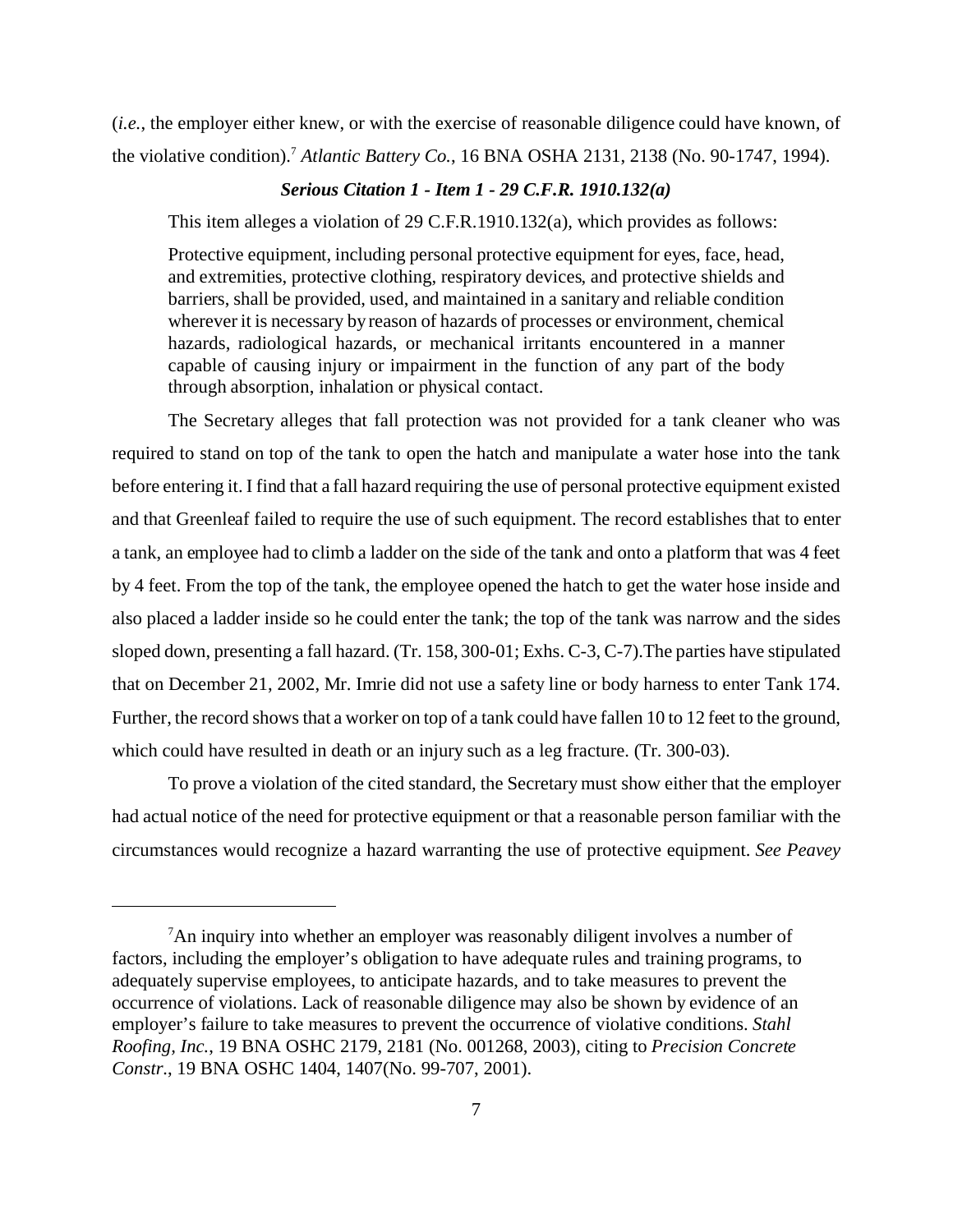*Co*.,16 BNA 2022*,* 2024 (No. 89-2836, 1994), and cases cited therein. Greenleaf had actual notice of the need for fall protection equipment in light of its confined space entry procedures, as set out *supra*. *See* Exhibits C-12, p.11, and C-14, p. 5. Despite this knowledge, Greenleaf management did not require employees to wear and use fall protection when climbing up onto tanks, as is clear from Mr. Imrie's actions on the day of the accident. (Tr. 19, 50, 158-59, 301). Greenleaf also had constructive knowledge of the cited condition, in that an employer's failure to properly instruct its employees on a necessary safety precaution will establish the Secretary's prima facie case of constructive knowledge of the violation.8 *Brock v. L.E. Myers Co.*, 818 F.2d 1270,1277(6th Cir. 1987), *cert. denied*, 484 U.S. 989 (1987). Based on the record, I find that the Secretary has met her burden of proving the alleged violation.

I also find that the violation was properly classified as serious, as there was a substantial probability that a fall of 10 to 12 feet from the top of a tank to the floor below would result in death or serious physical harm. (Tr. 300-03). *See also* section 17(k) of the Act, 29 U.S.C. § 666(k). Finally, I find that the Secretary's proposed penalty of \$1,500.00 is appropriate. In assessing penalties, the Commission is required to give due consideration to the gravity of the violation and to the employer's size, history and good faith. *Merchant's Masonry, Inc.*, 17 BNA OSHA 1005, 1006-07 (No. 92-424, 1994). The most significant of these factors is the gravity of the violation. *Id*. CO Rivera testified that he considered the severity of the condition to be high and the probability of an accident occurring as greater, and the gravity-based penalty was reduced due to the small size of the employer's business and its lack of history of previous OSHA citations; he further testified, however, that no credit for good faith was given because Greenleaf had violated provisions of its own safety program.<sup>9</sup> (Tr. 302-03). The Secretary's proposed penalty of \$1,500.00 is assessed.

## *The Permit-required Confined Spaces Items*

The other items in this case involve OSHA's permit-required confined spaces standard. That standard, found at 29 C.F.R. 1910.146, contains requirements for practices and procedures to protect

<sup>&</sup>lt;sup>8</sup>Greenleaf's failure to properly train employees is set out on pages 11-12 of this decision.

<sup>&</sup>lt;sup>9</sup>The CO considered these same factors and gave reductions for the company's size and lack of history of OSHA violations in arriving at all of the proposed penalties in this case.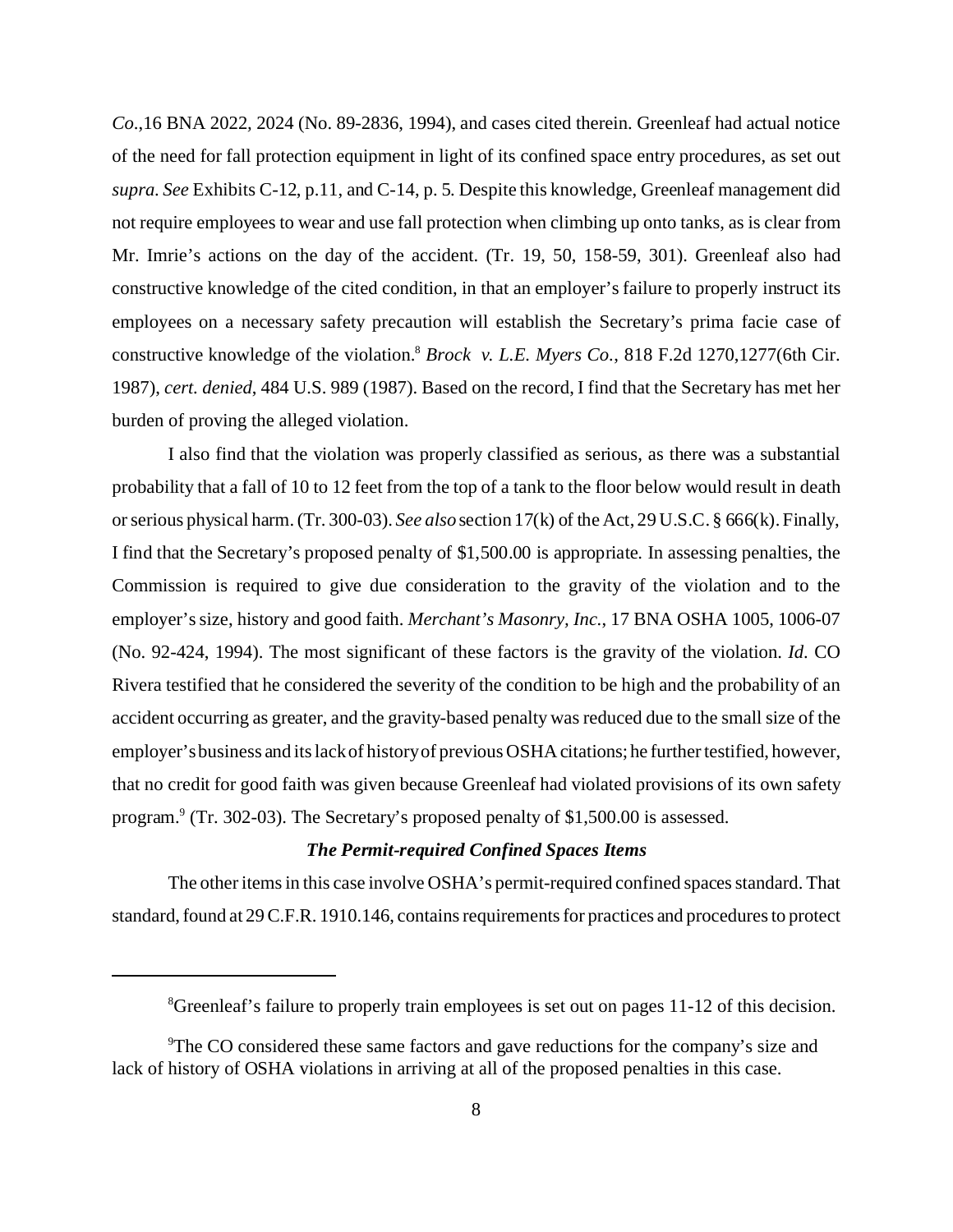employees from the hazards of entry into confined spaces. Section  $1910.146(c)(1)$  requires an employer to evaluate its workplace to determine if any spaces are permit-required confined spaces.<sup>10</sup> The record shows that Greenleaf had Charles do such an evaluation in 1994, and Charles determined that Greenleaf's slurry-transporting tanks were in fact permit-required confined spaces. Greenleaf provided the Charles program to CO Rivera and told him it was in effect at the time of the accident, and the CO described the program as having information about "[h]ow to enter the tank safely, the permitting and assigning [the] space as [a] permit required confined space."11 (Tr. 289; Exh. C-12). Although section 1910.146(c)(7) provides for the reclassification of a permit-only space to a nonpermit confined space, Greenleaf presented no credible evidence that the tanks were ever reclassified

<sup>10</sup>Section1910.146(b) defines "confined space" as a space that: "(1) Is large enough and so configured that an employee can bodily enter and perform assigned work; and (2) Has limited or restricted means for entry or exit (for example, tanks, vessels, silos, storage bins, hoppers, vaults, and pits are spaces that may have limited means of entry); and (3) Is not designed for continuous employee occupancy." A "hazardous atmosphere" is an atmosphere "that may expose employees to the risk of death, incapacitation, impairment of ability to self-rescue (that is, escape unaided from a permit space), injury, or acute illness from one or more of the following causes: ... (3) Atmospheric oxygen concentration below 19.5 percent or above 23.5 percent." An "oxygen deficient atmosphere" is one "containing less than 19.5 percent oxygen by volume." Finally, a "permit-required confined space" is a "confined space that has one or more of the following characteristics: (1) Contains or has a potential to contain a hazardous atmosphere."

 $<sup>11</sup>$ Greenleaf's written Confined Space Entry Procedure and Permitting System identifies</sup> confined spaces as tank transports which are defined as having limited openings for access and escape; containing unfavorable natural ventilation; and as a space not designed for continuous occupancy. "Tank transports" are also listed in the program under the summary of Greenleaf's confined spaces; and Greenleaf's role in such spaces is described as cleaning, mucking or drying. The "space location" identified under the confined space analysis is the "Transport tanker for titanium dioxide as a slurry." The hazard assessment for this space is, in relevant part, as follows:

- Atmospheric Monitor for oxygen deficiency;
- Space Operations Transport slurry;
- •. Equipment Pressure washer;
- •. Falls Wear body harness;
- •. Entry/Exit Manhole entry;
- Personal Protective Equipment Rubber suit, boots, gloves, face shield;
- Ventilation Requirement Open hatch and draw monitor for oxygen;
- Exceptional Rescue Requirements Life line.
- Test Requirements Oxygen level 19.5 to 20.5 (Exh. C-12, pp. 7, 9-11)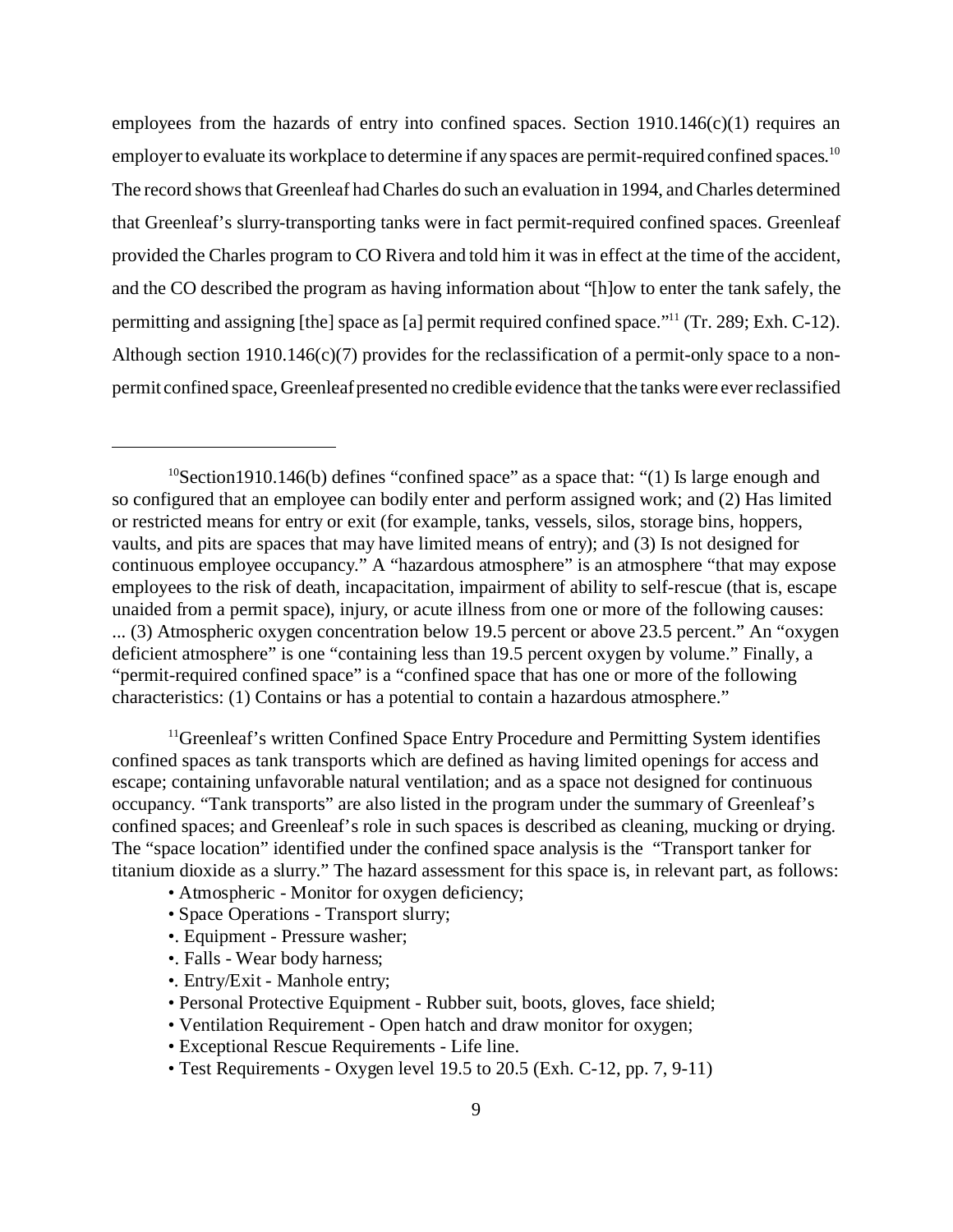to non-permit status or that it had made a determination that all hazards had been eliminated prior to allowing employee entry.<sup>12</sup> To the contrary, the fact that Greenleaf continued providing confined space entry training to employees and completing entry permits strongly suggests that there was no change to the status of the slurry-transporting tanks. (Tr. 232, 238-40, 260; Exhs. R-3, R-4, C- 15). Further, the 11-percent oxygen reading the paramedic obtained on December 21, 2002, corroborates the fact that the tanks had the potential to contain hazardous atmospheres. Accordingly, at the time of the alleged violations, Greenleaf's slurry-transporting tank trailers were permit-required confined spaces as defined by the standard and the standard applied to the cited conditions.

The critical issue in resolving the alleged violations is whether Greenleaf had knowledge that the tank trailers used to transport slurry contained or had the potential to contain a hazardous atmosphere. Under Commission precedent, the Secretary makes out a prima facie case of knowledge by establishing that the employer either knew or with the exercise of reasonable diligence could have known of the presence of the hazardous condition. *Pride Oil Well Serv.*, 15 BNA OSHC 1809, 1814 (No. 87-692, 1992). The knowledge element is directed to the physical conditions that constitute a violation, and the Secretary need not show that an employer understood or acknowledged that the physical conditions were actually hazardous. *Phoenix Roofing, Inc.*, 17 BNA OSHC 1076, 1079-80 (No. 90-2148, 1995), *aff'd without published opinion*, 79 F.3d 1146 (5th Cir. 1996). Actual or constructive knowledge of an employer's foreman can be imputed to the employer. *A. P. O'Horo*, 14 BNA OSHC 2004, 2007 (No. 85-369, 1991); *Dun-Par Engineered Form Co.*, 12 BNA OSHC

<sup>&</sup>lt;sup>12</sup>Despite his acknowledgment that the J.J. Keller pamphlet applied to the tanks that contained slurry and that he followed portions of the permit-required confined space program, General Supervisor Malensek testified that it was his understanding that slurry tanks were a nonconfined space. He also testified that while he did not know when the change in status was made, he based his understanding on a statement made by David Lane, a former lead man, when he (Mr. Malensek) became the general supervisor. (T. 227, 261-65). I give no credence to this testimony, as the record has no other evidence of a change in the status of the tanks. Furthermore, in light of his alleged understanding, I find his response to the following question incredible:

Q If Jeremy Emery, if you knew Jeremy Emery was going to get in there to clean that tank what would you have done?

A I would have, we would have tested the air atmosphere and everything. You know, I mean, what was supposed to have been in my knowledge, you know, of what I've been trained on. (Tr. 258).

Such inconsistencies in testimony cast serious doubt on the credibility of Mr. Malensek.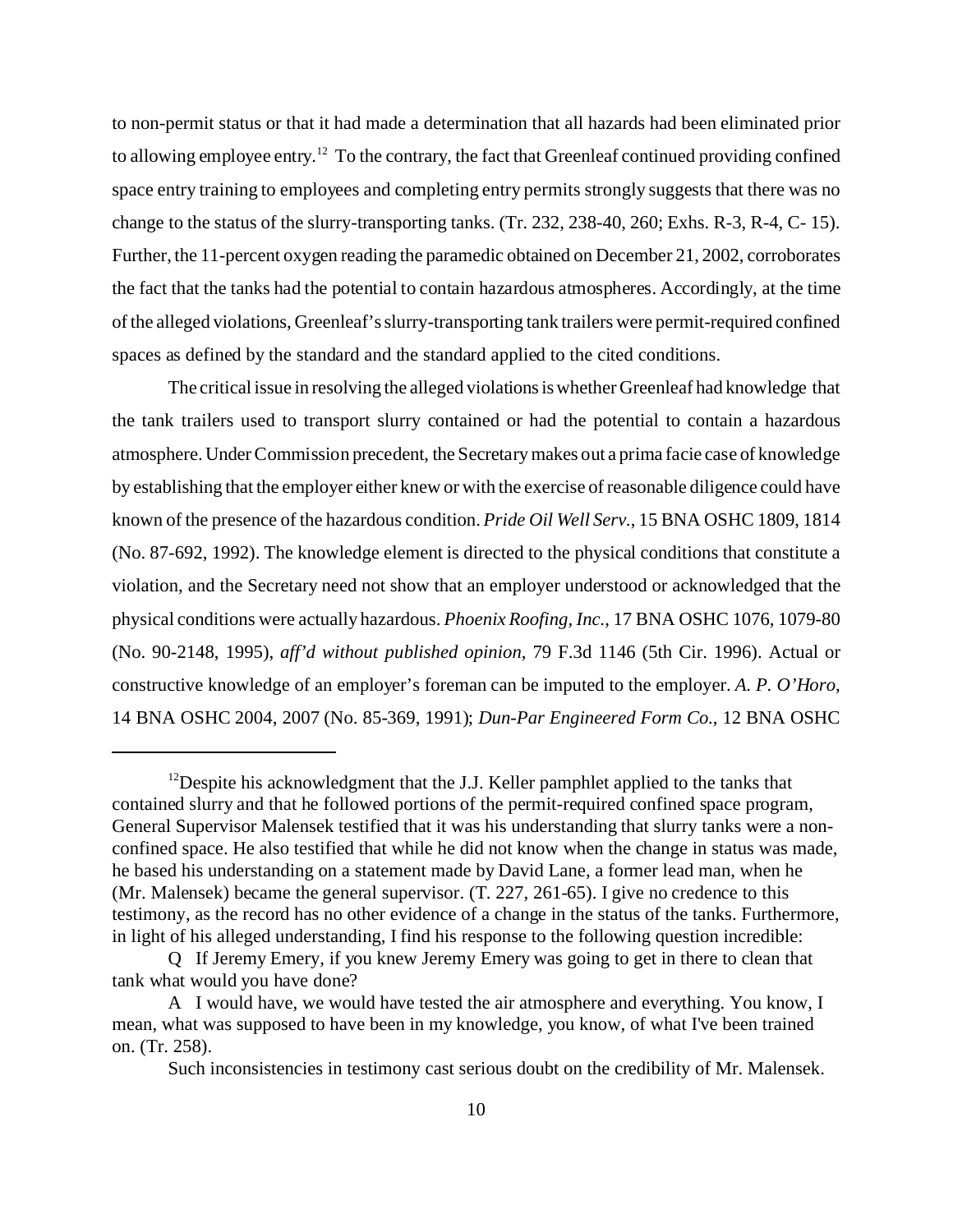1962, 1965-1966 (No. 82-928, 1986). Greenleaf was aware that its employees entered the trailer tanks for cleaning purposes, and I find that Greenleaf had constructive knowledge of the violations because the evidence shows that, had its supervisors exercised reasonable diligence, they could have discovered and eliminated the cited hazards. *See Pride*, 15 BNA at 1814. It is undisputed that there were no formalized procedures for off-loading, and no one from Greenleaf did anything to determine what procedures were being followed at Millennium in regard to off-loading. In addition, Greenleaf's management realized that there were two types of compressed air at Millennium and never took steps to inspect the off-loading area in order to anticipate hazards.<sup>13</sup> (Tr. 75, 186-87, 218, 221, 237, 457). The record is thus devoid of any measures taken to prevent the alleged violations.

In the Sixth Circuit, where this case arose, "the Secretary makes out a prima facie case of the employer's awareness of a potentially preventable hazard upon the introduction of proof of the employer's failure to provide adequate safety equipment or to properly instruct its employees on necessary safety precautions....[A]n employer 'cannot fail to properly train and supervise its employees and then hide behind its lack of knowledge concerning their dangerous working practices." *Danis-Shook Joint Venture XXV v. Secretary of Labor*, 319 F.3d 805, 811 (6<sup>th</sup> Cir.2002), citing to  $A/C$  *Elec. Co. v. OSHRC*, 956 F.2d 530, 535 ( $6<sup>th</sup>$  Cir. 1991). It is clear from the record that Greenleaf did not properly train its employees, including Mr. Imrie, in confined space entry procedures, and the lack of training is also apparent due to the fact that, at the time of the accident, Mr. Imrie did not have on a respirator or a harness; he also had no communication equipment with

 $13$ Mr. Malensek conceded that he knew that there were two types of compressed air at the Millennium facility and that he had seen a marked nitrogen hose in an area across the street from the off-loading area. He also conceded the J.J. Keller pamphlet states that "oxygen is replaced by other gases" and gives nitrogen as an example of such a gas. He testified that he had never seen any lines marked as nitrogen in the off-loading area before December 2002 and that he would not have expected nitrogen to have been used to off-load slurry. (Tr. 237, 245-46; Exh. C-15, p. 9). This testimony, without more, does nothing to negate the responsibility of Mr. Malensek to have inspected the area where his employees performed off-loading, to have anticipated hazards, and to have taken measures to prevent the cited conditions. Such reasonable diligence was especially incumbent upon him in view of the fact that there were no written procedures for off-loading.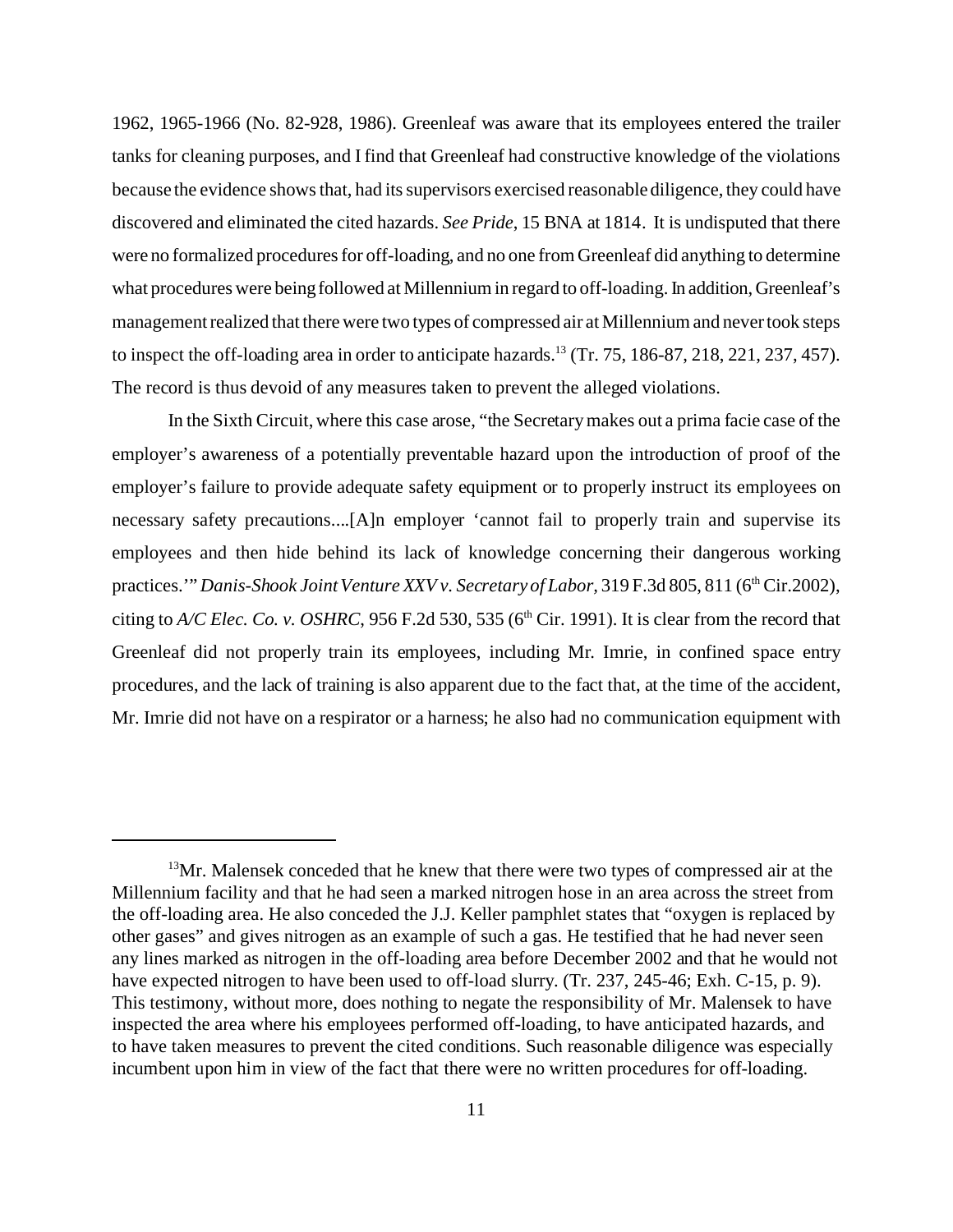him, and there was no ventilation equipment or alarm system in use.<sup>14</sup> (Tr. 19, 45-51, 57, 152-59, 161, 223-24). Another indication of Mr. Imrie's inadequate training was his lack of understanding of the consequences of using nitrogen in the off-loading process. (Tr. 19, 110-11, 152-56). Further, management was aware that its permit-required confined space procedures were not being used, and the evidence shows that employees were encouraged not to follow those procedures. (Tr. 158-59, 162-63). For all of these reasons, and those in the preceding paragraph, the Secretary has demonstrated that Greenleaf had the requisite knowledge of the alleged violations.

## *Serious Citation 1 - Item 2 - 29 C.F.R. 1910.146(c)(2)*

This item alleges a violation of 29 C.F.R. 1910.146(c)(2), which provides as follows:

If the workplace contains permit spaces, the employer shall inform exposed employees, by posting danger signs or by any other equally effective means, of the existence and location of and the danger posed by the permit spaces.

The Secretary alleges that employees were not informed of the confined space hazards of Tank 174 by danger signs or other equally effective means. The standard requires that, once it is determined that a permit-required confined space exists, the employer is obligated to inform exposed employees by using a sign or some other effective means of the existence and location of the permit space and the hazards it presents. The record establishes that since 1994, Greenleaf had procedures stating that the slurry-transporting tanks were permit-required confined spaces. On December 21, 2003, Tank 174 had a hazardous atmosphere consisting of 11 percent oxygen, and there were no signs on the tank to inform employees of the danger posed by entry into the tank.<sup>15</sup> Moreover, CO Rivera's investigation and testimony adduced at the hearing revealed that no signs had ever been posted on such tanks. (Tr.13, 306-08, 311, 449, 458; Exh. C-12).

Based on the foregoing, I find that the Secretary has proved the alleged violation and that the violation was properly classified as serious. I agree with the CO's determination that the severity of

 $14$ Mr. Snyder, the tank room lead man and entry supervisor, acknowledged the lack of proper training with respect to confined space entry procedures. (Tr. 45-51, 234). Commission precedent is well settled that an employee who has been delegated authority over other workers, even temporarily, is considered to be a supervisor for the purpose of imputing knowledge to an employer. *Tampa Shipyards, Inc.*, 15 BNA OSHC 1533 (Nos. 86-360 & 86-469, 1992).

<sup>&</sup>lt;sup>15</sup>The EMS report indicated Mr. Imrie died in this atmosphere. (Tr. 17-18; Exh. C-1).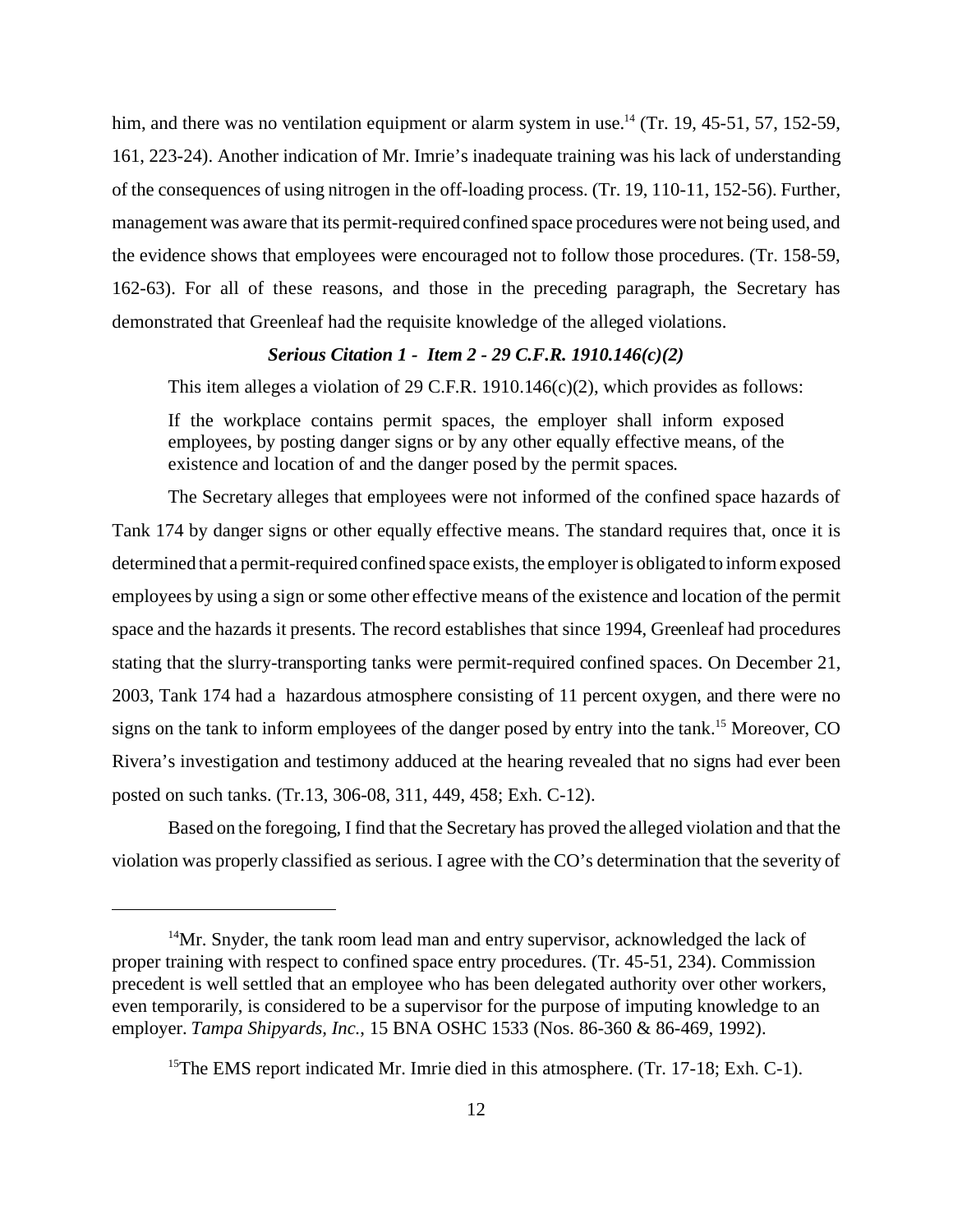the violation was high and the probability of an accident occurring was lesser, and I conclude that the proposed penalty of \$750.00 is appropriate. (Tr. 312-14.) This item is affirmed as a serious violation, and a penalty of \$750.00 is assessed.

#### *Serious Citation 1 - Item 3 - 29 C.F.R. 1910.146(d)(4)(i)*

This item alleges a violation of 29 C.F.R. 1910.146(d)(4)(i), which requires the employer to provide, maintain and ensure the use of "[t]esting and monitoring equipment needed to comply with paragraph (d)(5) of this section."

The Secretary alleges that the oxygen meter kept at the site to monitor levels inside the tank trailors was not calibrated. The record clearly shows that Greenleaf had a Minigard 2 oxygen meter at its facility that was not properly maintained. At the time of the inspection, the meter had missing calibration hoses and the calibration cylinder was not properly placed in the box. In addition, management could not provide any records to establish the meter had been calibrated, and CO Rivera testified that when he asked Mr. Malensek to show him how to calibrate the meter, Mr. Malensek was awkward and held it upside down. (Tr. 315-18). Further, Mr. Malensek conceded at the hearing that neither he nor Mr. Imrie knew how to calibrate the meter, and Mr. Synder, the tank room lead man, testified that he did not know how to calibrate air monitoring equipment until January 2003 and that he had not even known Greenleaf had such equipment. (Tr. 48-49, 260-61).

As written, the standard requires the employer to maintain monitoring equipment, and Greenleaf's own training materials recognized that monitoring devices should be tested and calibrated on a routine basis to ensure accuracy. (Exh. C-15, pp. 15-16). The record plainly establishes the alleged violation, and I find that the violation was properly classified as serious. I agree with the CO's conclusion that the severity of the condition was high and the probability of an accident was greater, and I find the proposed penalty of \$1,500.00 appropriate. (Tr. 312-14.) This item is therefore affirmed as a serious violation, and a penalty of \$1,500.00 is assessed.

# *Serious Citation 1 - Items 4a and 4b - 29 C.F.R. §§ 1910.146(d)(4)(viii) and (d)(9)*

Item 4a alleges a violation of 29 C.F.R.1910.146(d)(4)(viii), which requires the employer to provide, maintain and ensure the use of "[r]escue and emergency equipment needed to comply with paragraph (d)(9) of this section, except to the extent that the equipment is provided by rescue services."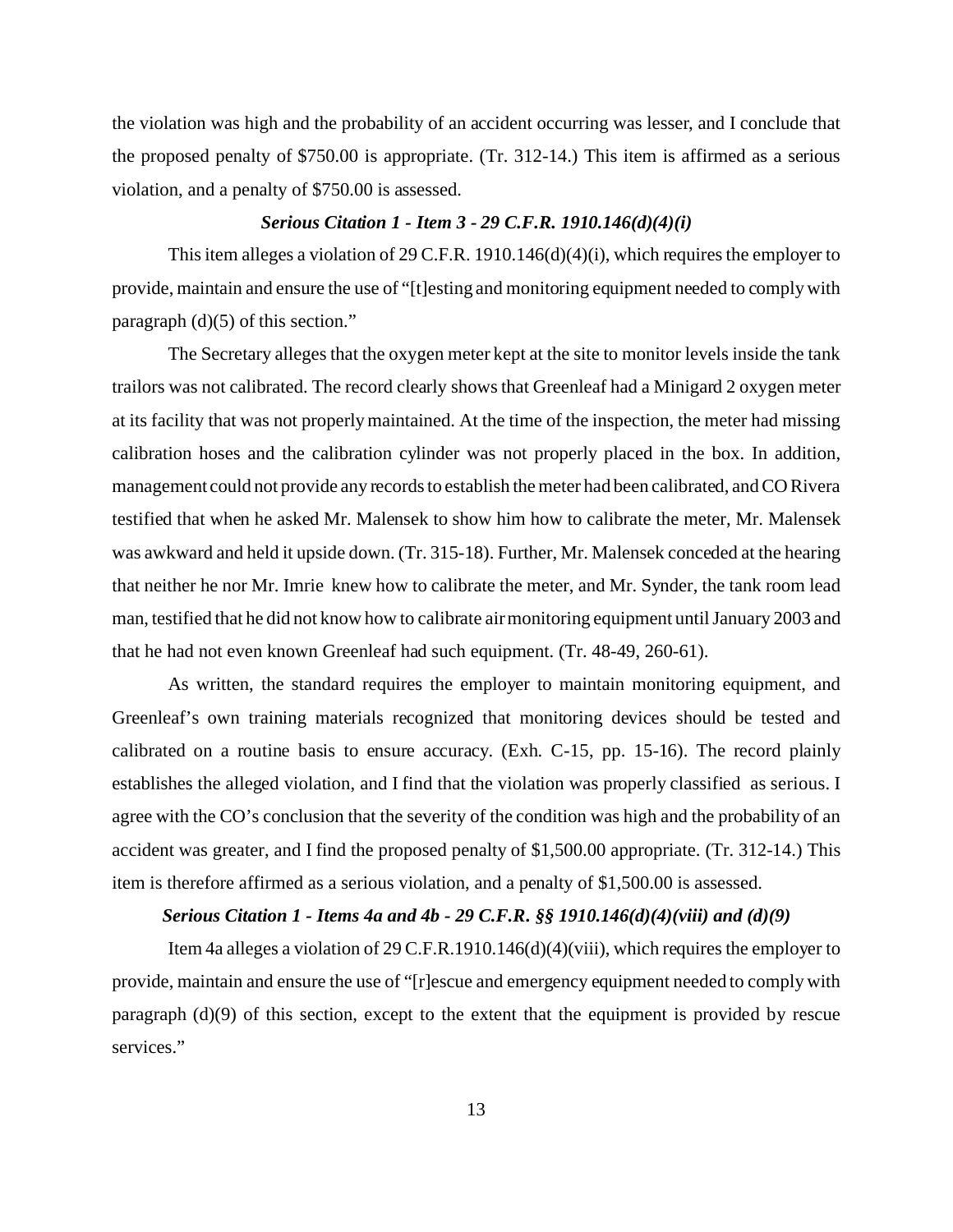Item 4b alleges a violation of 29 C.F.R. 1910.146(d)(9), which requires the employer to:

Develop and implement procedures for summoning rescue and emergency services, for rescuing entrants from permit spaces, for providing necessary emergency services to rescued employees, and for preventing unauthorized personnel from attempting a rescue.

In Item 4a, the Secretary alleges that a body harness and safety line were not used by an employee who entered Tank 174 for cleaning purposes on December 21, 2002. This standard requires the employer to provide the equipment necessary for safe entry into and rescue from permit spaces, to maintain that equipment properly, and to ensure its proper use by employees. 58 Fed. Reg. 4462, 4497 (1993). Paragraph (d)(9) requires the employer to implement procedures for rescuing entrants from permit spaces, and rescue equipment includes a body harness and a safety line so that, in case of an emergency, an entrant can be pulled out of the space efficiently and without the need for others to enter the space. (Tr. 321). The record shows that Mr. Imrie did not wear a safety harness when he entered Tank 174 on December 21, 2002. (Tr. 19, 224, 319). The record also shows that Greenleaf's Lead Men Lane, Jeffers and Snyder had not worn harnesses and did not train any of their tank cleaners to wear them. (Tr. 45, 50, 57, 153). During the inspection, Mr. Malensek showed CO Rivera the two harnesses that Greenleaf had; it appeared to the CO that one had been used and that the other, which had no safety line, had never been used. (Tr. 320-21).

Greenleaf contends that the standard merely requires the employer to provide a harness and a safety line. (R. Post-Hearing Brief, p. 42). However, the standard clearly states not only that the employer must provide such equipment but that it must also "ensure that employees *use* that equipment."(Emphasis added). Greenleaf's contention is rejected.

Greenleaf also contends that Mr. Imrie was only asked to clean the tank from the outside and that he was not told to enter the tank on the morning of December 21, 2002. (R. Post-Hearing Brief, pp. 31-33, 42). Mr. Malensek testified that he advised Mr. Imrie to just rinse the tank from the top so he would not have to worry about getting dirty, as Mr. Imrie had to pick up his daughter in 30 minutes; Mr. Malensek also testified it would not have been possible to clean the tank in 30 minutes and that the "pre-wash" would have gotten a lot of material out of the tank without Mr. Imrie having to enter it. However, Mr. Malensek admitted he was not that familiar with tank cleaning procedures then and that his instruction to "pre-wash" the tank was his "suggestion" to Mr. Imrie. (Tr. 247-49).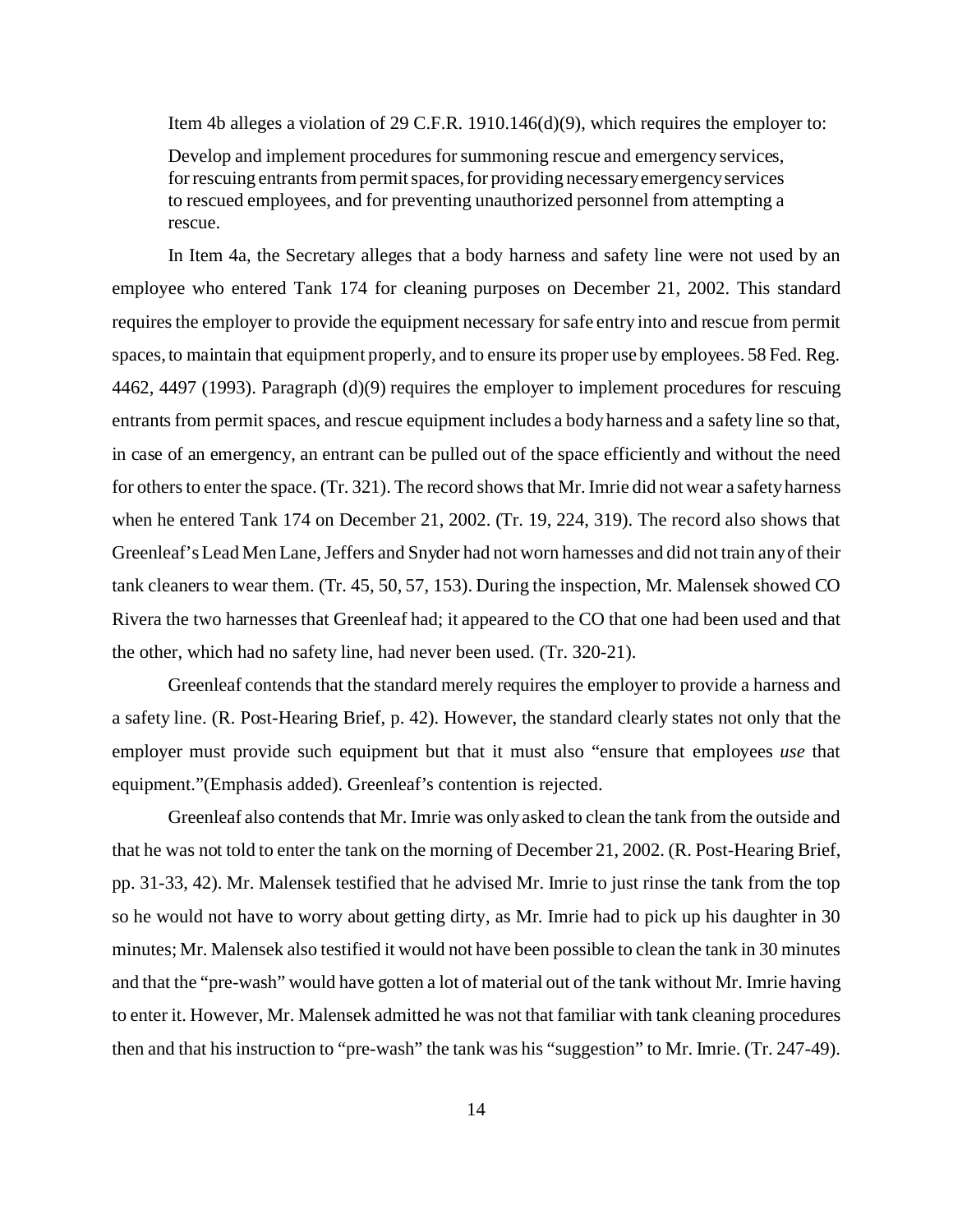Moreover, as the Secretary notes, Mr. Jeffers, a person very familiar with the cleaning process, testified he had never cleaned a tank in that manner. (Tr. 159-60, 169-70). Mr. Jeffers' testimony, as well as the fact that Mr. Imrie did get in the tank, casts serious doubt on Mr. Malensek's claimed "suggestion."16 Regardless, even if Mr. Malensek did tell him to rinse the tank from the top, it is clear that Mr. Imrie would have had to get in the tank later that day to finish cleaning it, at which time he would have been exposed to the hazardous atmosphere in the tank without the benefit of a harness and safety line.<sup>17</sup> (Tr. 235). Greenleaf's contention is rejected, and I find that the Secretary has proved the alleged violation. I also find the violation was properly classified as serious.

In Item 4b, the Secretary alleges that retrieval equipment and respirators were not used and that emergency services were not summoned until after entry was made when employees entered Tank 174 on December 21, 2002, to rescue a worker. The cited standard requires that rescue procedures include procedures for summoning rescue and emergency services and for preventing unauthorized rescue (that is, rescue by employees who are prohibited by the standard from performing this function). 58 Fed. Reg. at 4501 (1993). Greenleaf's confined space programs acknowledged these requirements. (Exhs. C-14, p. 7, C-15, p.12). The record shows that Mr. Herron and Mr. Malensek attempted to rescue Mr. Imrie without retrieval equipment or respirators and without following any emergency procedures, which exposed them to an oxygen-deficient atmosphere. (Tr. 14-15, 19, 223, 256). The record also shows that neither individual was familiar with procedures for rescuing entrants from permit spaces. (Tr. 223-24, 261-62). Furthermore, during his investigation, CO Rivera interviewed employees about rescue procedures and found no one who was familiar with any procedures meeting the standard's requirements; even Mr. Malensek could not clearly articulate any rescue procedures.<sup>18</sup> (Tr. 322). I find that the Secretary has proved the alleged violation and that this item is properly classified as serious.

Based on the foregoing, Items 4a and 4b are affirmed as serious violations. The items have been grouped for penalty purposes and the total penalty proposed is \$1,500.00. I agree with the CO's

<sup>16</sup>Mr. Malensek's lack of credibility was previously noted in footnote 11, *supra*.

 $17$ Mr. Imrie's accident shows that employees did not use harnesses and safety lines when entering the tanks, as does the testimony of Lead Men Lane, Jeffers and Snyder that they had not worn harnesses and had not trained any of their tank cleaners to wear them. (Tr. 45, 50, 57, 153).

<sup>&</sup>lt;sup>18</sup>Mr. Snyder corroborated the lack of rescue procedures at the hearing. (Tr. 50-51).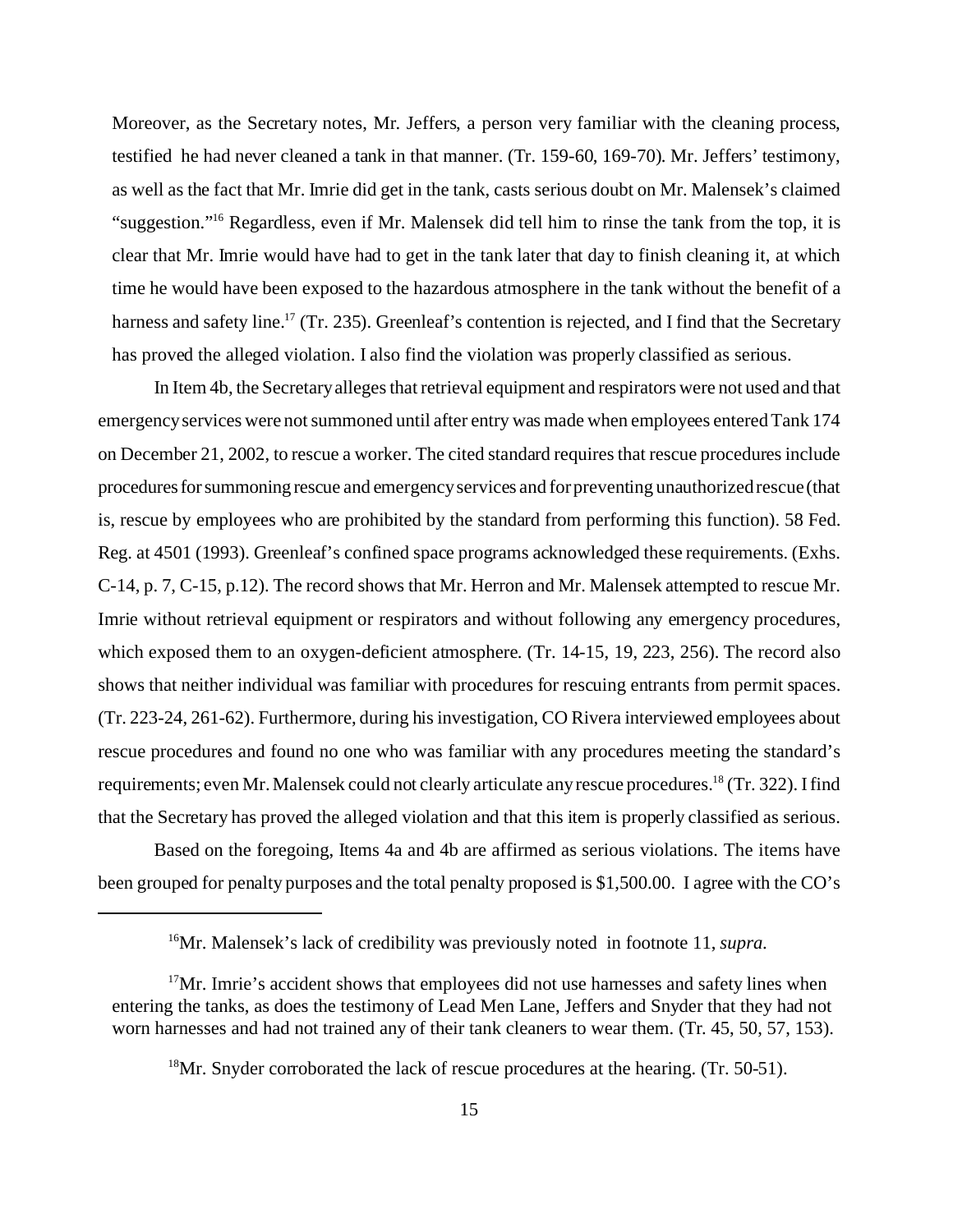conclusion that the severity of the conditions was high and the probability greater. (Tr. 321). I find the proposed penalty appropriate, and a total penalty of \$1,500.00 is assessed for Items 4a and 4b.

# *Serious Citation 1 - Item 5 - 29 C.F.R. 1910.146(g)(2)(ii)*

Item 5 alleges a violation of 29 C.F.R. 1910.146 $(g)(2)(ii)$ , which requires the employer to provide training to each affected employee "[b]efore there is a change in assigned duties."

The Secretary alleges that Greenleaf did not retrain Mr. Imrie upon his rehire on December 17, 2002. The record shows that Mr. Imrie was first hired in mid-May of 2002, that he was hired as a truck driver, and that he received training in trucking and in confined space entries; specifically, he watched a film and took tests on trucking and permit-required confined spaces, he received a manual about tank room methods and procedures, and he was issued protective gear such as a respirator, rubber outerwear, and safety glasses and a face shield.<sup>19</sup> The record further shows that Mr. Imrie left Greenleaf in June 2002 because he wanted to be a truck driver and did not want to clean tanks and that when he was rehired in December 2002 he was hired as a truck driver. (Tr. 323-24; Exh. R-3). CO Rivera agreed that Mr. Imrie left Greenleaf in June of 2002 because he wanted to be a driver and did not want to clean tanks but nonetheless concluded that Mr. Imrie had not cleaned tanks before his rehire in December 2002. (Tr. 323-24). Greenleaf, however, asserts that Mr. Imrie cleaned tanks in May 2002, that he left because he wanted to be a driver, and that when he returned he was hired as a driver but still had tank-cleaning duties; Greenleaf also asserts that because Mr. Imrie's tank-cleaning duties did not change, the cited standard does not apply. (R. Post-Hearing Brief, p. 44).

The preamble to this standard indicates that training is required before there is a change in permit space operations that presents a hazard about which an employee has not previously been trained. 58 Fed. Reg. at 4513. Based on the foregoing, I find that Mr. Imrie was trained in permitrequired confined spaces in May of 2002 and that he cleaned tanks before leaving Greenleaf in June 2002. This finding is supported by the record and, in particular, by the CO's own testimony; it is also supported by Mr. Snyder's testimony that he and Mr. Imrie cleaned a tank together in December 2002

 $19$ The tests Mr. Imrie took included an authorized entrant test, an attendant test, an entry supervisor test, and a rescue and emergency services test. *See* Exhibit R-3.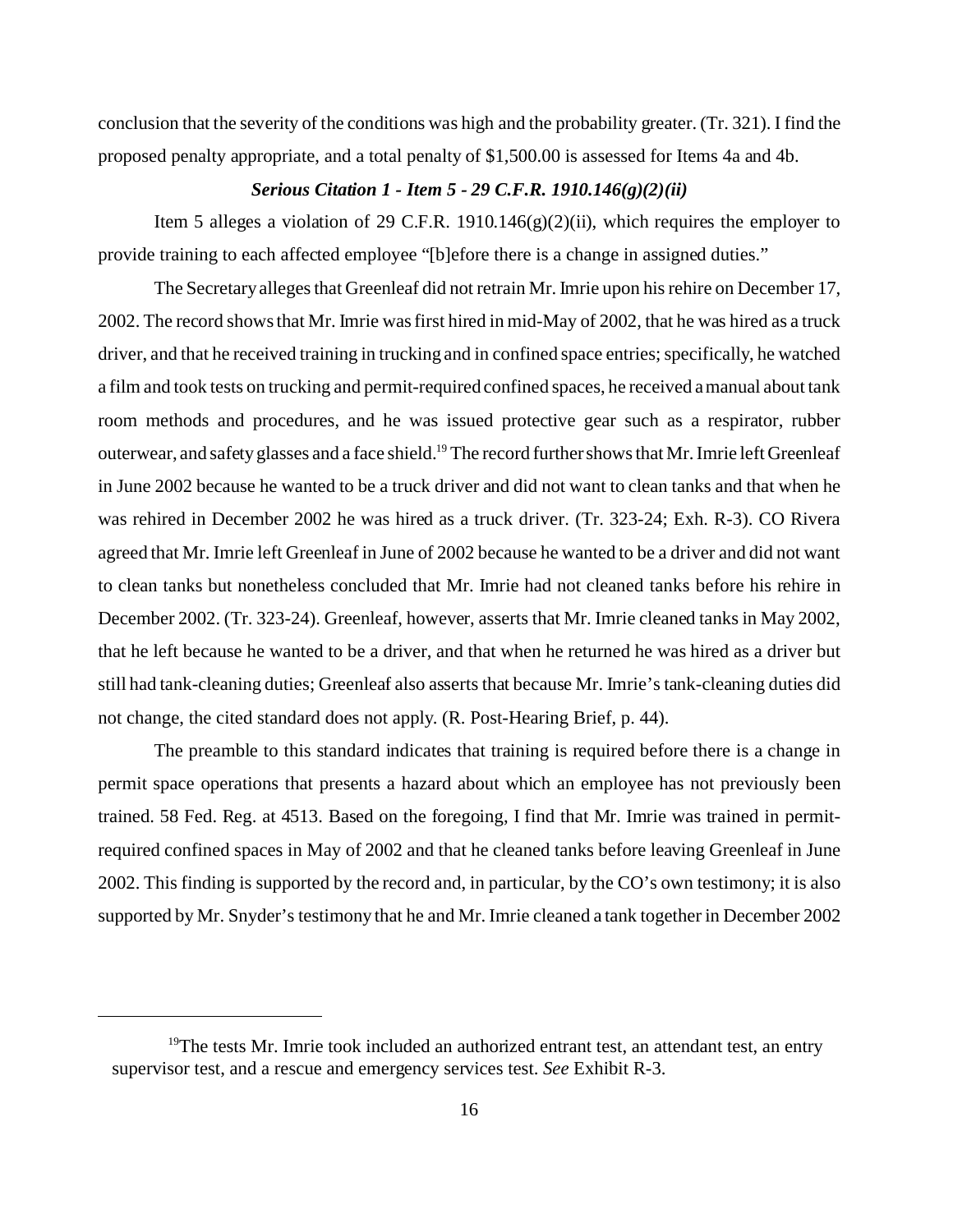and that it was his impression that Mr. Imrie knew how to clean a tank better than he did. (Tr. 41, 50).<sup>20</sup> I conclude that the Secretary has not shown that Mr. Imrie was assigned to clean tanks for the first time upon returning to Greenleaf in December 2002, such that there was a change in his assigned duties within the meaning of the standard. This item is vacated. $21$ 

## *Willful Citation 2 - Items 1a and 1b - 29 C.F.R. §§ 1910.146(d)(3)(iv) and (d)(4)(ii)*

Item 1a alleges a violation of 29 C.F.R. 1910.146(d)(3)(iv), which requires "[p]urging, inerting, flushing, or ventilating the permit space as necessary to eliminate or control atmospheric hazards."

Item 1b alleges a violation of 29 C.F.R. 1910.146. $(d)(4)(ii)$ , which requires the employer to provide, maintain and ensure the use of "[v]entilating equipment needed to obtain acceptable entry conditions."

The Secretary alleges that Tank174 was not purged or ventilated prior to entry on December 21, 2002, and that there was no equipment to ventilate Tank174 on December 21, 2002, when an oxygen-deficient atmosphere was present. The requirements for a permit-required confined space program include purging and ventilating the atmosphere of a space that is immediately dangerous to life and health to make it safe for employee entry. The record shows that Greenleaf's confined space program and training materials had this requirement. (Exhs. C-12, p. 11, 16-17, C-15, p. 15). However, despite this requirement, the record shows, and the parties have stipulated, that Greenleaf had no equipment to ventilate its permit-required tank trailers, resulting in the oxygen-deficient atmosphere in Tank 174 not being eliminated before Mr. Imrie's entry on December 21, 2002. (Tr.19, 45, 153, 261, 327; Stipulation of Fact No. 8). In addition, Mr. Snyder and Mr. Malensek were also exposed to the hazardous atmosphere in Tank 174. In view of the record, I find that the Secretary has met her burden

<sup>&</sup>lt;sup>20</sup>The Secretary asserts in her post-hearing brief, with transcript authority, that Mr. Snyder assisted Mr. Imrie in cleaning his first tank. (S. Brief, p. 20). My review of the transcript does not persuade me that this event had been Mr. Imrie's first tank-cleaning job. (Tr. 49-50).

 $^{21}$ In vacating this item, I have noted the CO's testimony indicating that the training Mr. Imrie received was inadequate. (Tr. 325). However, this citation item alleges a failure to retrain, which, for the reasons set out above, the Secretary has not proved.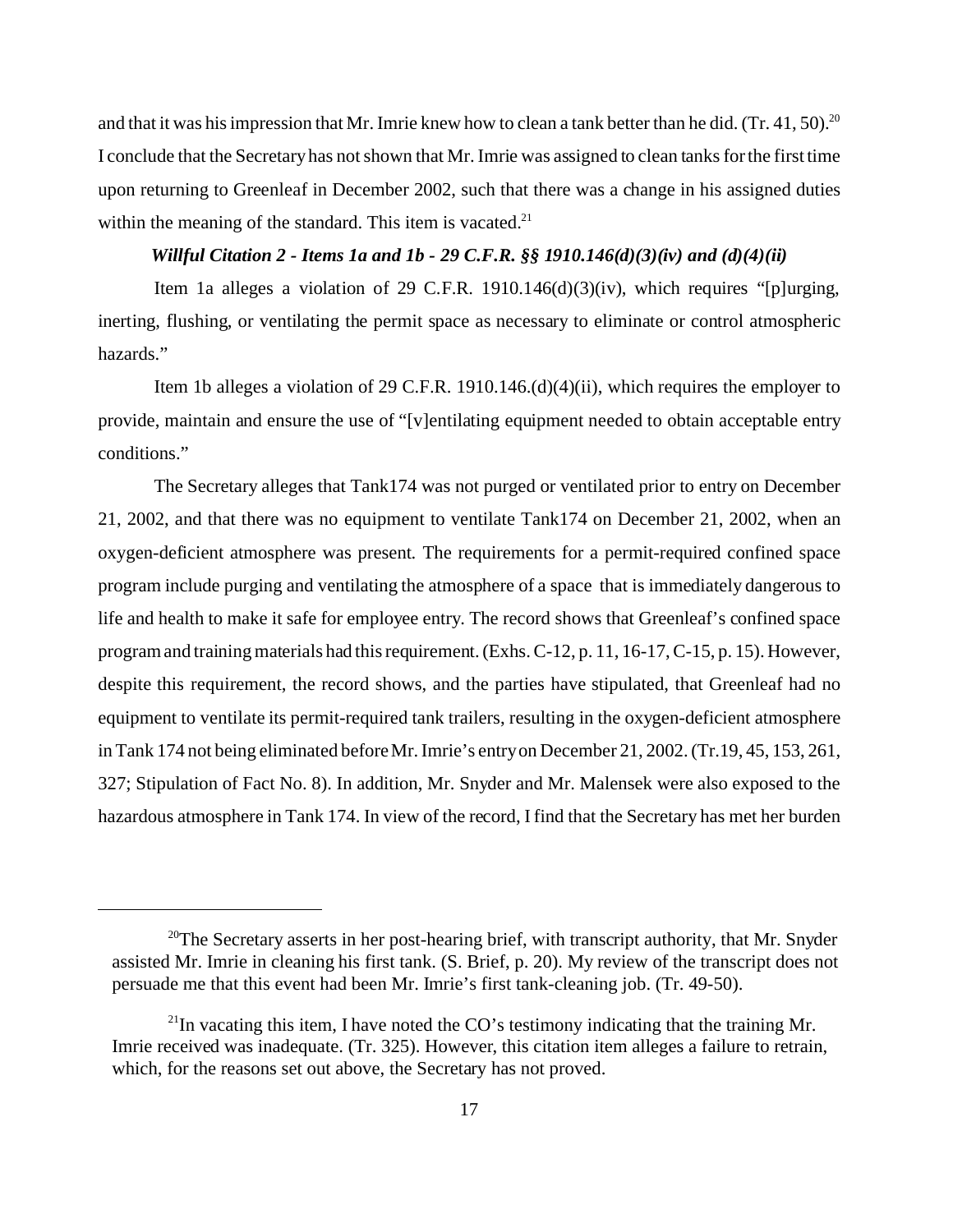of proving both of the alleged violations. The classification of Items 1a and 1b, as well as the other alleged willful items, is set out following the discussion with respect to Item 4 of Willful Citation 2

# *Willful Citation 2 - Item 2 - 29 C.F.R. 1910.146(d)(5)(i)*

This item alleges a violation of 29 C.F.R. 1910.146(d)(5)(i), which requires the employer to "[t]est conditions in the permit space to determine if acceptable entry conditions exist before entry is authorized to begin." The Secretary alleges that no testing of atmospheric conditions inside Tank 174 was conducted before entry on December 21, 2002. The record shows that the atmosphere inside Tank 174 on the day of the accident was 11 percent oxygen; the record also shows the tank was a permitrequired confined space that had not been reclassified as a non-permit space. Both management and employees acknowledged that although an air monitor was present, no testing was done prior to December 21, 2002. (Tr. 45-50, 54, 152-53, 333-34). Furthermore, former employee Mr. Jeffers testified that he was specifically instructed by David Lane, his supervisor when he worked in the tank room, to not test a tank's atmosphere before entry but, rather, to complete the entry permit by fabricating a number that was within the acceptable range and filling in the permit with that number.<sup>22</sup> (Tr. 153, 156-58). Based on the record, I find the Secretary has demonstrated the alleged violation.

## *Willful Citation 2 - Item 3- 29 C.F.R. 1910.146(d)(6)*

This item alleges a violation of 29 C.F.R. 1910.146(d)(6), which requires the employer to "[p]rovide at least one attendant outside the permit space into which entry is authorized for the duration of entry operations."<sup>23</sup> The Secretary alleges that on December 21, 2002, an employee entered Tank 174 and there was no attendant available when entry was made. The record establishes that there was no attendant stationed outside of Tank 174 on the day of the accident. Mr. Herron initially assisted

<sup>&</sup>lt;sup>22</sup>Although Mr. Jeffers was admittedly fired for absenteeism, I observed his demeanor on the witness stand and found his testimony credible, consistent and convincing. I therefore credit his testimony, notwithstanding the circumstances of the termination of his employment.

 $^{23}$ The significance of this requirement is set out in the standard's preamble, which states that "stationing an attendant to monitor permit space entry is a critical element of an effective permit space program ... an attendant's ability to communicate with the authorized entrants and with the designated rescue and emergency services maximizes the likelihood that information on hazards arising in permit spaces will be transmitted in time for safe evacuation or rescue of entrants." 58 Fed. Reg. at 4499.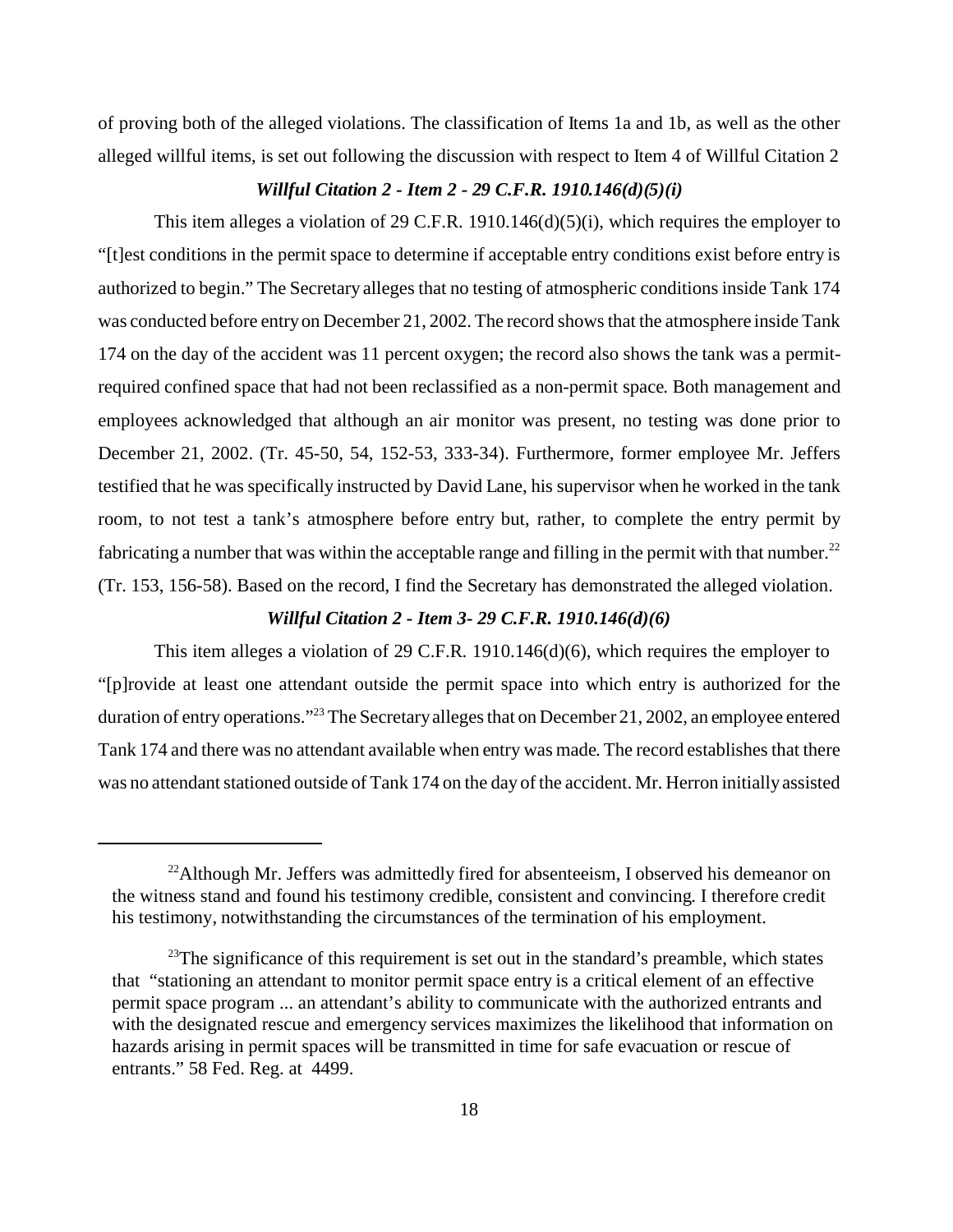Mr. Imrie in connecting the hose going from the unloading valve on the tank to the holding tank, but he then left and joined Mr. Malensek in the office for coffee. (Tr. 222, 251, 255-56). Moreover, Mr. Malensek conceded that he would have been the attendant that day, but the record plainly shows that he did not perform that function that day; Mr. Malensek also conceded that he knew the attendant requirement was not being followed. (Tr. 247, 256, 262). It is clear that had an attendant been present on the day of the accident, a more expedient rescue could have occurred. In view of the evidence of record, I find that the Secretary has met her burden of proving the alleged violation.

## *Willful Citation 2 - Items 4a and 4b - 29 C.F.R. §§ 1910.146(d)(10) and (e)(1)*

Item 4a alleges a violation of 29 C.F.R. 1910.146(d)(10), which requires the employer to "[d]evelop and implement a system for the preparation, issuance, use, and cancellation of entry permits as required by this section."

Item 4b alleges a violation of 29 C.F.R. 1910.146(e)(1), which requires the employer, before entry is authorized, to "document the completion of measures required by paragraph (d)(3) of this section by preparing an entry permit."

The Secretary alleges that on December 21, 2002, Greenleaf failed to implement a system for the preparation, issuance, use and cancellation of entry permits and that, consequently, no permit documenting that Tank 147 was safe for entry was prepared before Mr. Imrie entered the tank. The importance of the permit requirement is set out in the standard's preamble, which states that:

The single most important feature of the permit system is the creation and use of an entry permit. An employer uses the permit to authorize employees to enter permit spaces and to document the measures taken to protect authorized entrants from permit space hazards ... you need to prepare a written permit system because that is the only way that you can ensure that people have looked at the various hazards that exist and have decided what has to be done or if nothing has to be done. If you do not provide a permit, it is left to the evaluation of the individual, and all of us, as people, can forget something. 58 Fed. Reg. at 4506.

It is clear from the record that while Greenleaf had a program that addressed the completion of entry permits, the company failed to effectively implement the system outlined in the program. (Tr. 338-40). Mr. Snyder testified that he did not fill out any permits before the accident, including the occasion when he entered a tank with Mr. Imrie, at which time he was his supervisor. (Tr. 48-50). Mr. Jeffers testified that he completed permits but that the permits were falsified; he further testified that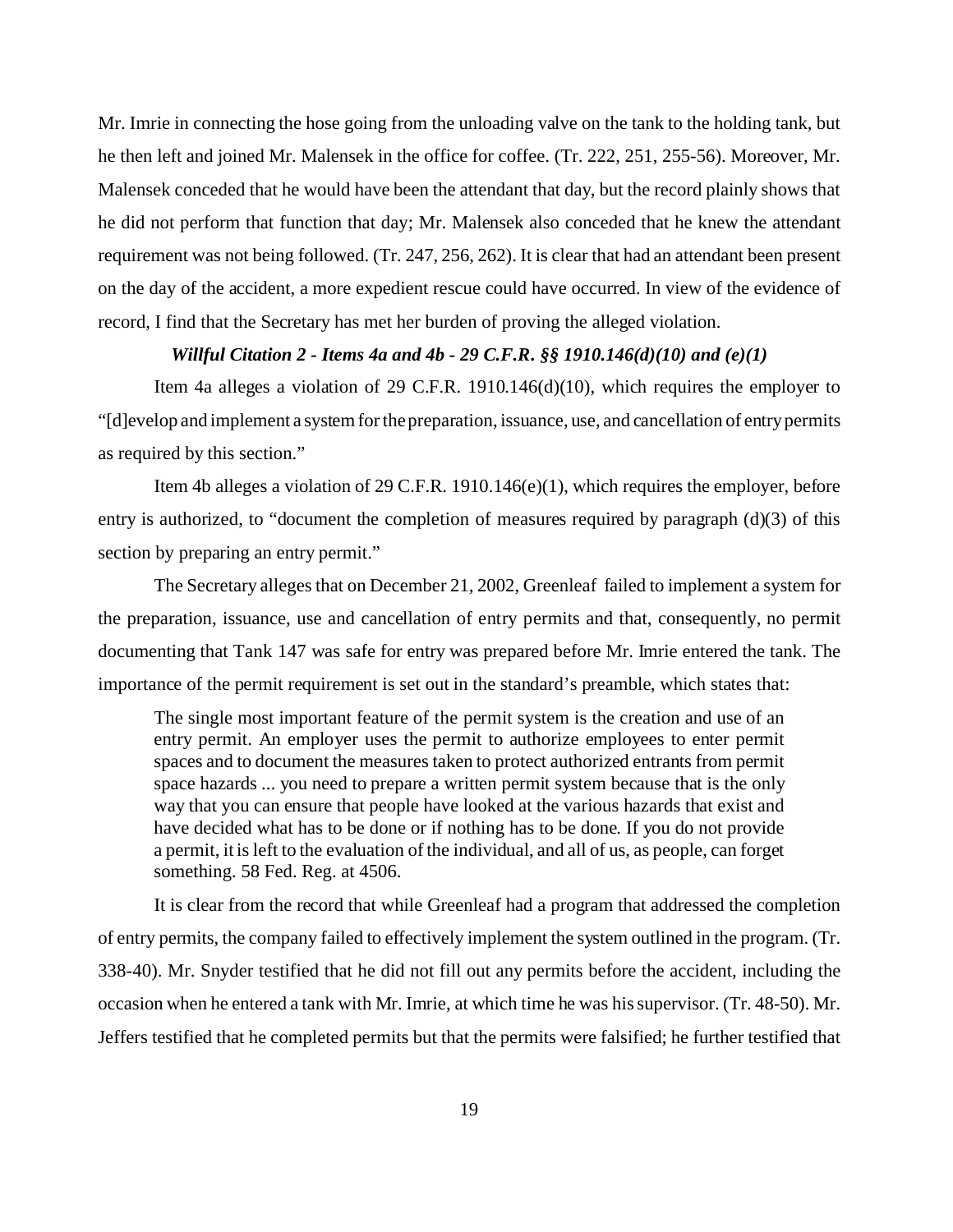he was instructed to do so by his supervisor during training. (Tr.  $156-58$ )<sup>24</sup> In addition, the parties stipulated that no permit was completed before Mr. Imrie's entry into the tank on December 21, 2002. (Stipulation of Fact No. 6). Based on the foregoing, I conclude that the Secretary has established both of the alleged violations.

#### *The Classification of Items 1-4 of Willful Citation 2*

The foregoing violations have been classified as serious and willful. The violations were clearly serious, in light of Mr. Imrie's accident. As to the willful classification, the Commission has defined a willful violation as one committed "with intentional, knowing or voluntary disregard for the requirements of the Act or with plain indifference to employee safety." *Williams Enter., Inc.,* 13 BNA OSHC 1249, 1256 (No. 85-355, 1987). *See also American Wrecking Corp. v. Secretary of Labor,* 351 F.3d 1254, 1262 (D.C. Cir. 2003); *Western Waterproofing Co., Inc. v. Marshall,* 576 F.2d 139, 142 (8th Cir. 1978). "The Secretary must show that the employer was actually aware, at the time of the violative act, that the act was unlawful, or that it possessed a state of mind such that if it were informed of the standard, it would not care." *Propellex Corp.,* 18 BNA OSHC 1677, 1684 (No. 96-0265, 1999) (citations omitted). The Sixth Circuit, where this case arose, has held that "a willful violation is action 'taken knowledgeably by one subject to the statutory provisions in disregard of the action's legality.'" *National Engineering & Contracting Co. v. Herman, 181 F.3d 715, 721 (6<sup>th</sup> Cir. 1999) (citation* omitted). The Sixth Circuit has also held that a willful violation occurs where the employer is "conscious" of the requirements of a rule and "nonetheless ... consciously continues" in its contrary practice. *Donovan v. Capital City Excavating Co.,* 712 F.2d 1008, 1010 (6th Cir. 1983).

I find that the record demonstrates that Greenleaf was aware of the OSHA standards prohibiting the cited conduct and that it consciously disregarded those standards. Greenleaf's comprehensive permit-required confined space program and training materials, developed in 1994, set out procedures

 $24$ Mr. Malensek testified that permits were being completed during the two-month period before the accident but that no one was reviewing them to ensure they were properly completed. (Tr. 234-35, 241). However, Exhibit C-13 contains 20 tank-cleaning reports covering November 21, 2002, through December 13, 2002, for which there are no corresponding confined space entry permits. Thus, at least 20 entries were made without permits during this period.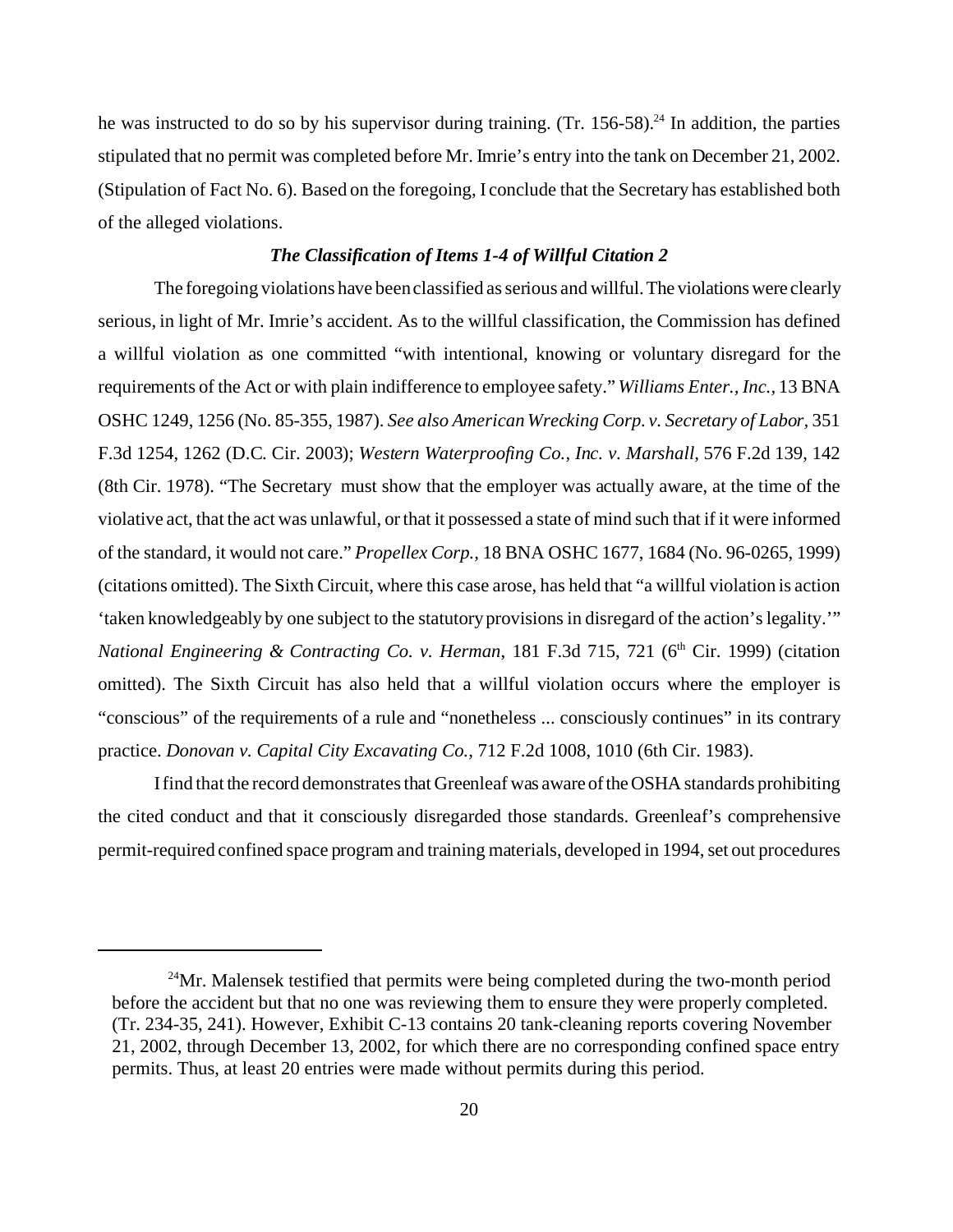that were in compliance with OSHA's permit-required confined spaces standard.<sup>25</sup> The confined space hazard analysis that Charles performed identified Greenleaf's slurry-transporting tank trailers as permit-required confined spaces because of the potential for atmospheric hazards. *See* Exh. C-12, pp. 9-11. There is no credible evidence that these tanks were ever reclassified, and the record shows that employees continued to be trained in the requirements of the standard. Moreover, management acknowledged that it was aware of the provisions in its program and that employees were being trained in those provisions. Despite this knowledge, and for no articulated reason, Greenleaf ignored its own program and failed to implement the practices and procedures that would have protected its employees from the hazards of entry into permit-required confined spaces. (Tr. 45-59, 152-54, 158-63, 223, 229, 232, 247, 265; Exhs. C-8, C-9, C-12, C-14, C-15).

Management's conscious disregard was demonstrated by the specific testimony of Mr. Snyder and Mr. Malensek. Mr. Snyder, for example, acknowledged that he was trained to stay outside the tank while Mr. Imrie cleaned it but that he did not do it that way. (Tr. 57). Mr. Malensek testified that he was aware that the company had a confined space program, and he conceded that the program classified the slurry-transporting tank trailers as permit-required spaces; however, he then said such tanks were considered non-permit spaces, but he offered no explanation in that regard. (Tr. 231-32). Mr. Malensek also testified that he knew the company was not fully following the J.J. Keller pamphlet the entire time he was a supervisor; he said he did not make that decision, noting that it was the general practice not to follow the materials, and that he just allowed it to continue. (Tr. 262-63). The Commission has recognized that an employer's failure to follow its own safety program and the

<sup>&</sup>lt;sup>25</sup>The program requires an entry permit system, monitoring the atmosphere, the presence of an attendant and the use of communication equipment, and training of entrants. *See* C-12, pp. 10-11, 17-10. Greenleaf also had its own confined space training materials and the J.J. Keller training pamphlet; these documents addressed the procedures employees were to follow during entries, including completing permits and testing the atmosphere, having an attendant, ventilation of the space, and emergency and rescue procedures. *See* C-14, pp. 4-10, C-15, pp. 9-19. Finally, the tank cleaning procedures posted in the tank room mirror the requirements of the company's program and the OSHA standard; for example, they require the tank cleaner to test the oxygen content, to wear a harness, and to always have an attendant available. *See* C-8.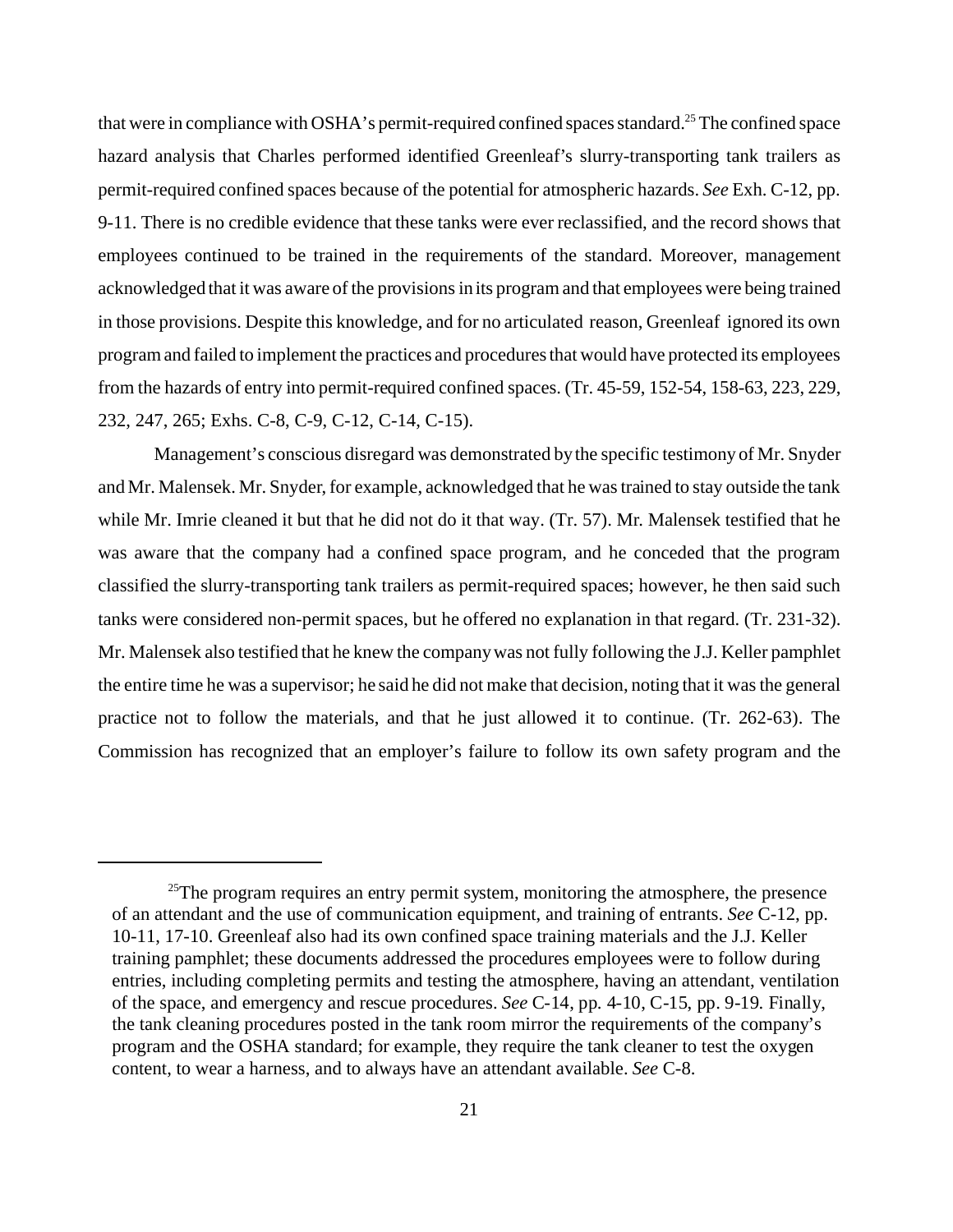recommendations of a safety consultant can establish a willful violation.<sup>26</sup> *Morrison-Knudsen Co., Inc.*, 16 BNA OSHC 1105 (No. 88-572, 1993).

Based on the facts of this case and the foregoing Commission precedent, I find that all of the items set out in Citation 2 (specifically, Items 1a, 1b, 2, 3, 4a and 4b) are properly classified as willful violations. These items are consequently affirmed as willful violations.

#### *Penalty Assessment for Items 1-4 of Citation 2*

The Secretary has proposed a penalty of \$28,000.00 each for Items 1 through 4 of Citation  $2^{27}$ . I agree with the CO's conclusion that the severity of these violations was high and that the probability of an accident occurring was greater, particularly in view of Mr. Imrie's death. (Tr. 329-39). I also find appropriate the proposed penalty of \$28,000.00 for each of these items. A penalty of \$28,000.00 each is accordingly assessed for Items 1 through 4 of Citation  $2.^{28}$ 

#### *"Other" Citation 3 - Item 1 - 29 C.F.R. 1910.146(d)(12)*

This item alleges a violation of 29 C.F.R. 1910.146(d)(12), which requires the employer to "[d]evelop and implement procedures ... necessary for concluding the entry after entry operations have been completed."

The Secretary alleges that Greenleaf violated the cited standard because it did not have any procedures in place for concluding entry into the tank trailers. In this regard, the preamble to the standard states as follows:

<sup>27</sup>The Secretary has grouped Items 1a and 1b, and Items 4a and 4b, for penalty purposes and has proposed a single penalty of \$28,000.00 each for Item 1 and Item 4.

<sup>&</sup>lt;sup>26</sup>Commission precedent is well established that a willful charge is not justified if an employer has made an objectively reasonable, good faith effort to comply with a standard or to eliminate a hazard, even though the employer's efforts are not entirely effective or complete. *Keco Indus., Inc*., 13 BNA OSHC 1161, 1169(No. 81-263, 1987); *Asbestos Textile Co., Inc.,* 12 BNA OSHC 1062, 1063(No. 79-3831, 1984). The record contains no evidence to support a finding that Greenleaf acted in good faith.

 $^{28}$ In assessing these penalties, I have noted that while the CO gave a credit of 60 percent for size in regard to the serious items, he gave a credit of 50 percent for size with respect to the willful items. (Tr. 303, 313, 318, 321, 326, 329-39). However, upon giving due consideration to the facts and circumstances of this case, I find that a penalty of \$28,000 for each of the willful items is appropriate.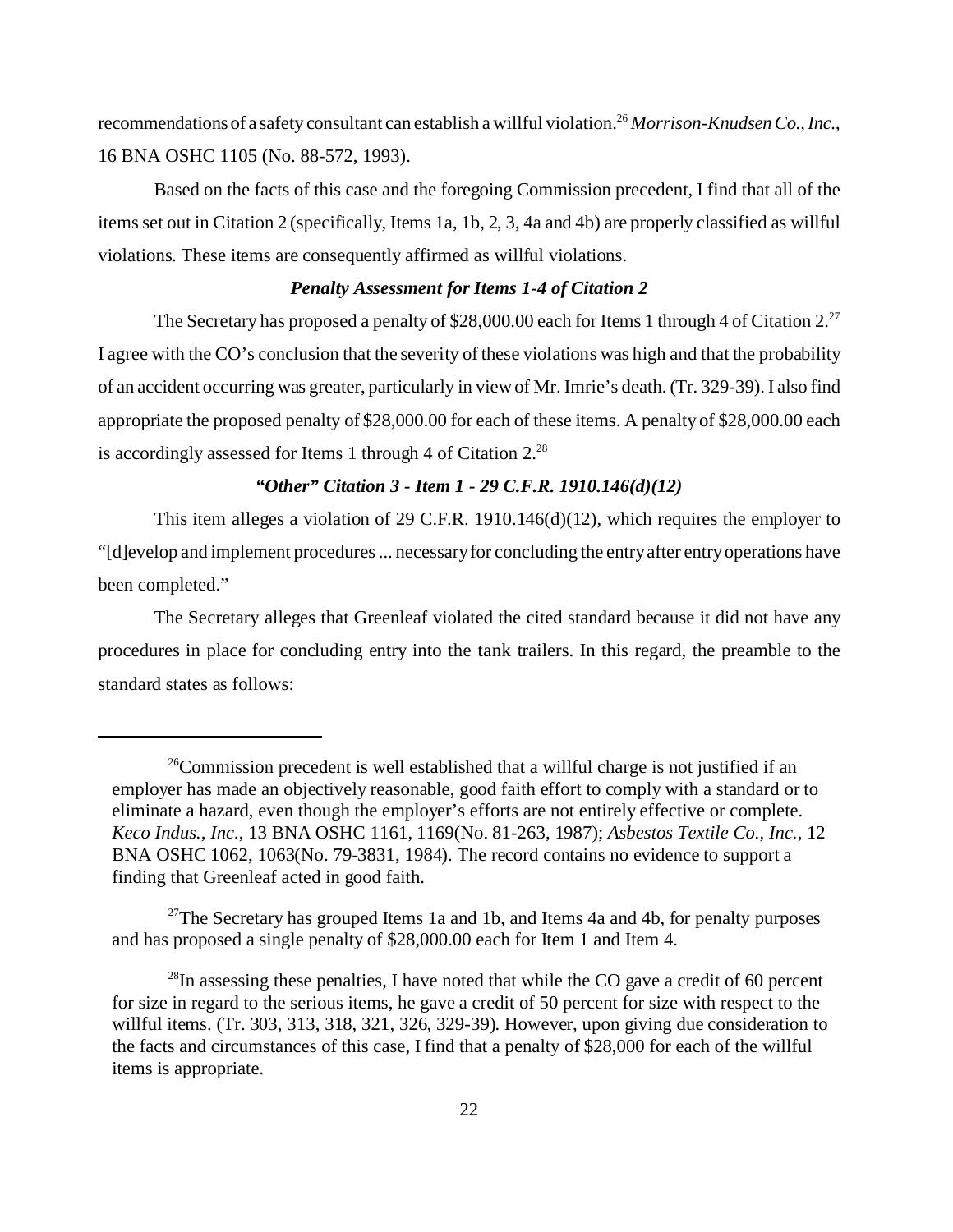The cancellation of the permit would alert the employer to take the appropriate measures for the shut down of the space, the closing of the entry portal, and the return of the space to normal operating conditions. Without these procedures, employees would be exposed to such hazards as being locked inside the space, accidentally entering the space, and possible fire or explosion when the space is returned to its normal operating mode....[Additionally] the standard ensures the orderly transition between periods when entry is authorized and periods when entry is not authorized.

58 Fed. Reg. at 4501. The conclusion of an entry permit also ensures that, should an employee leave a permit space and return, a new permit is completed to verify that conditions are still safe. The undisputed evidence of record establishes that there are no dates on Greenleaf's entry permits that indicate that the permits have been concluded. (Tr. 342-44; Exh. C-18).

Based on the foregoing, the Secretary has met her burden of proving the alleged violation. This citation item is therefore affirmed. As to the classification of this item, an "other" violation is one that has a direct and immediate relationship between the violative condition and occupational safety; however, unlike a serious violation, the probability of death or serious physical injury does not exist. I find that this item is properly classified as "other," and it is accordingly affirmed as such. No penalty was proposed for this item, and none is assessed..

#### *Findings of Fact and Conclusions of Law*

The foregoing decision constitutes my findings of fact and conclusions of law in accordance with Federal Rule of Civil Procedure 52(a).

#### *ORDER*

Based upon the foregoing, it is hereby ORDERED that:

1. Item 1 of Citation 1 is AFFIRMED as a serious violation, and a penalty of \$1,500.00 is assessed.

2. Item 2 of Citation 1 is AFFIRMED as a serious violation, and a penalty of \$750.00 is assessed.

3. Item 3 of Citation 1 is AFFIRMED as a serious violation, and a penalty of \$1,500.00 is assessed.

4. Item 4 of Citation 1 is AFFIRMED as a serious violation, and a penalty of \$1,500.00 is assessed.

5. Item 5 of Citation 1 is VACATED.